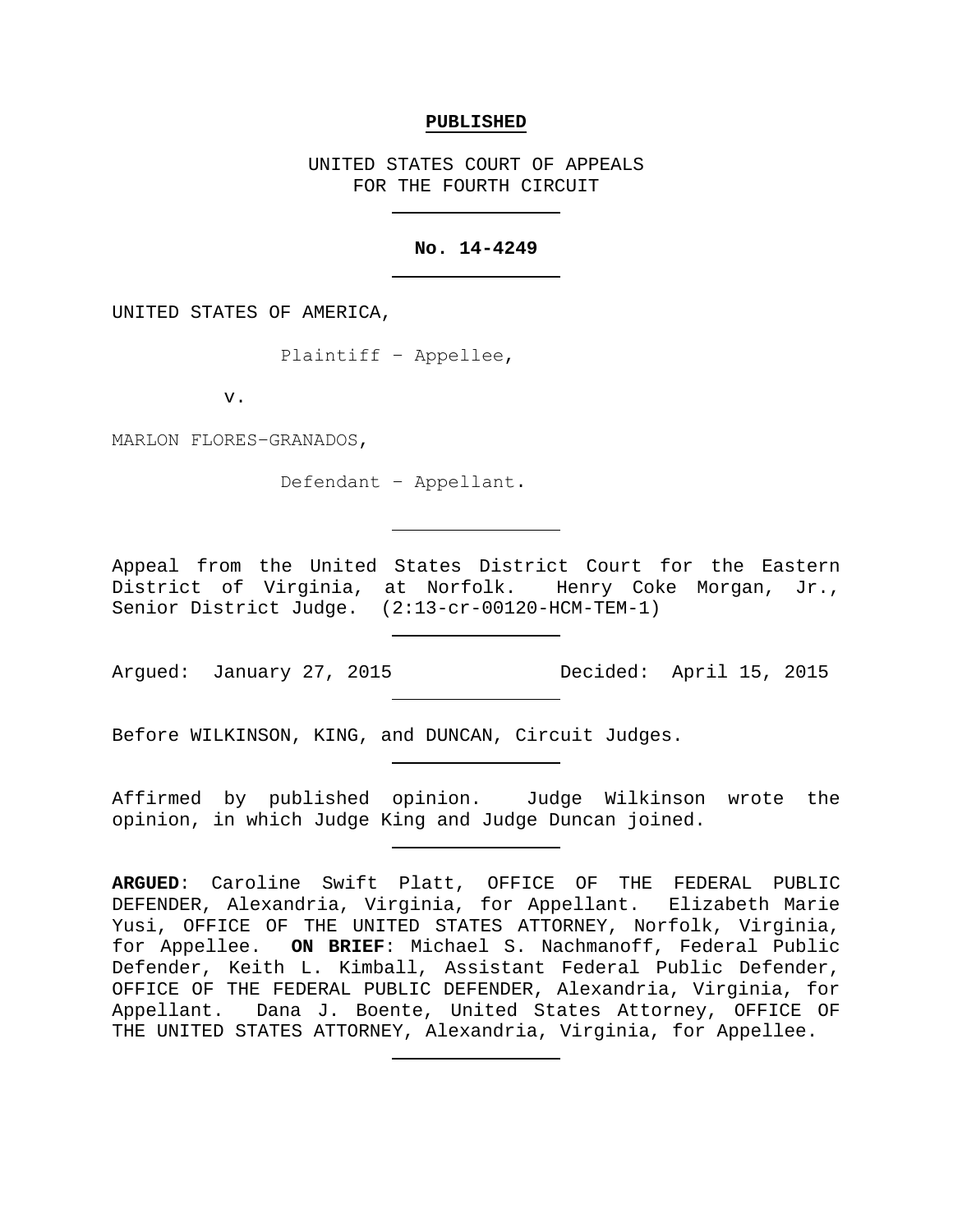WILKINSON, Circuit Judge:

In 2013, Marlon Flores-Granados pled guilty to a singlecount indictment for illegal reentry into the United States following deportation and a conviction for an aggravated felony. See 8 U.S.C. § 1326(a),  $(b)(2)$ . He now challenges his sentence, specifically the 16-level enhancement that was applied pursuant to the United States Sentencing Guidelines § 2L1.2(b)(1)(A)(ii) for prior conviction of a "crime of violence." We hold that under North Carolina law a conviction for second-degree kidnapping does constitute a crime of violence, and thus affirm Flores-Granados' sentence.

### I.

Marlon Flores-Granados is a native and citizen of Honduras. On August 13, 2006 he was arrested and charged with seconddegree kidnapping, assault with a deadly weapon with intent to kill or inflict serious bodily injury, and other state charges. He was convicted in February, 2007 of two counts of seconddegree kidnapping in violation of North Carolina General Statute § 14-39 and sentenced to 25-39 months of confinement and probation. In March of 2007, he was removed from the United States to Honduras by the Department of Homeland Security's Immigration and Customs Enforcement.

Flores-Granados reentered the United States illegally at some point prior to August 5, 2013, when he was arrested for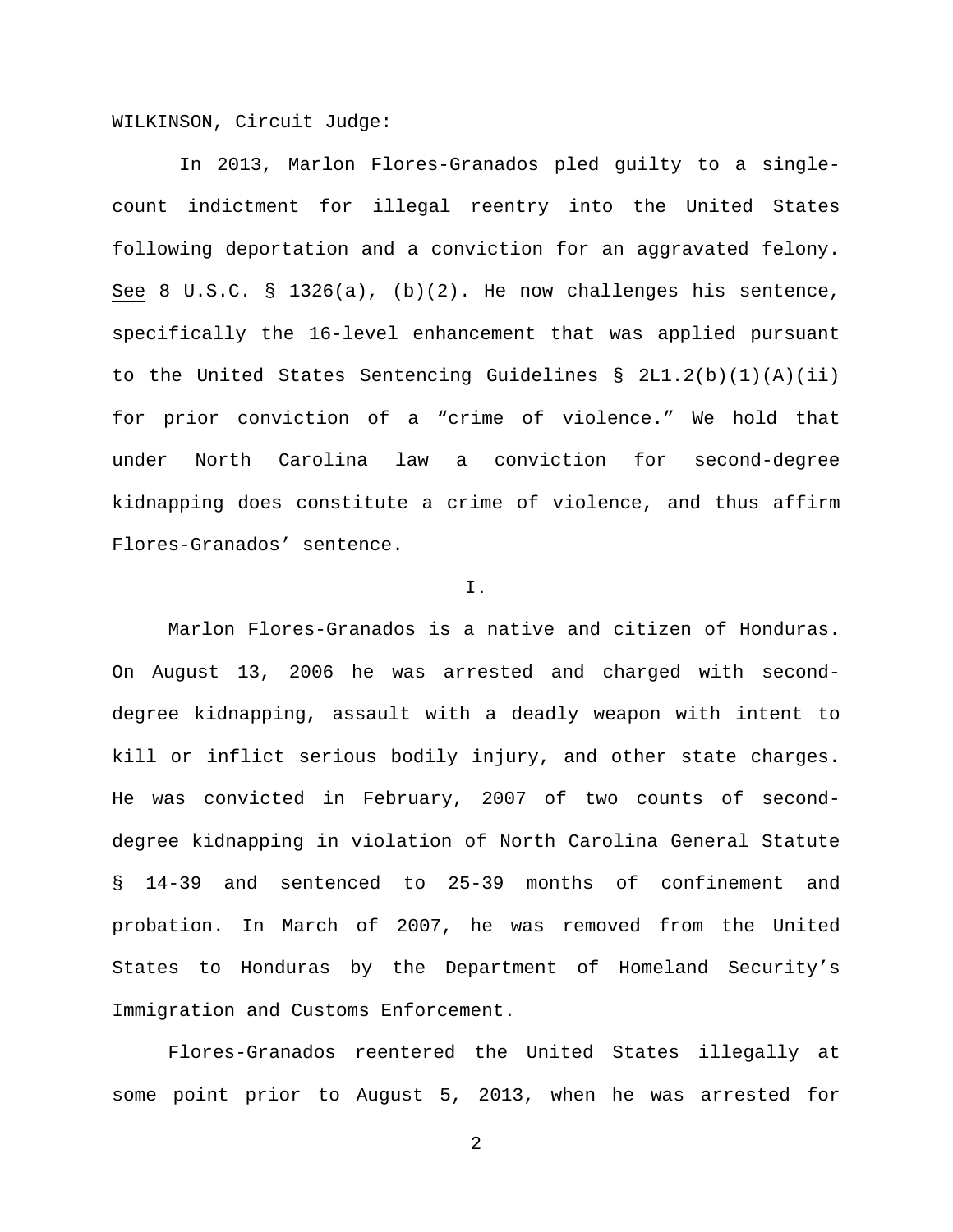possession of a controlled substance and assault and battery in Virginia Beach, VA. He was charged in the Eastern District of Virginia with Reentry of a Deported Alien in violation of 8 U.S.C. § 1326(a) and (b)(2) to which he pled guilty.

Flores-Granados' presentence investigation report initially recommended an 8-level enhancement for a previous conviction for an aggravated felony under U.S.S.G. § 2L1.2(b)(1)(C). Following an objection by the government, the probation office agreed that Flores-Granados' prior conviction for second-degree kidnapping in North Carolina qualified as a prior conviction for a 'crime of violence' under  $U.S.S.G. \S 2L1.2(b)(1)(A)(ii)$  and thus a 16level enhancement should be applied instead. With the additional enhancement, Flores-Granados had an Offense Level Total of 21 and a Criminal History Category of IV generating a recommended Guidelines Range of 57-71 months.

At the sentencing hearing, the district court adopted the presentence investigation report, noting that the defendant objected to the 16-level enhancement, and wanted only the 8 level enhancement instead. After argument from both parties, the district judge agreed with the government that the 16-level enhancement was proper, finding that defendant's conviction under § 14-39 for second-degree kidnapping was in fact a crime of violence under the Guidelines. The court stated that: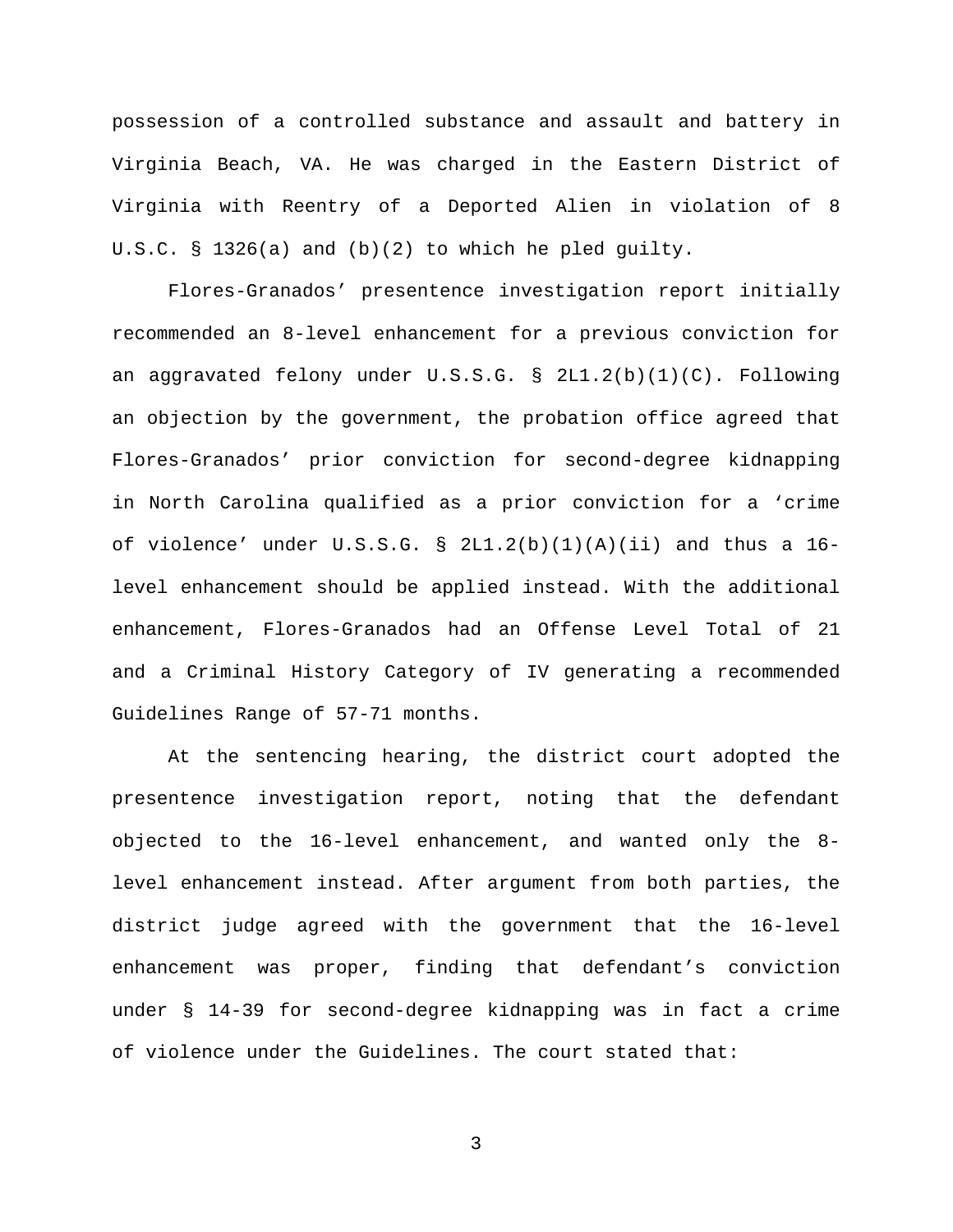[T]he Court should not simply accept the 16-point enhancement based upon the title of the prior conviction. However, in this case the record reflects that he threatened the victim with having a gun, broke into her apartment in the middle of the night while she was asleep, told her he had a gun, and then stabbed her with a screwdriver, and I think that qualifies as the type of violent conduct which justifies the 16-point enhancement. The Court is not relying simply on the fact that he was convicted of second-degree kidnapping, but those facts suggest the<br>violence of his conduct in the course of the violence of his conduct in the course of the kidnapping. He also has a number of other convictions for violent conduct, mostly against the same person. But, again, he became involved in violent conduct very recently.

J.A. 68-69. After considering the Guidelines calculations and the sentencing factors laid out in 18 U.S.C. § 3553(a), the district court sentenced Flores-Granados to 57 months imprisonment. This appeal followed.

II.

A.

Under the U.S. Sentencing Guidelines, a defendant who "previously was deported" after a conviction for a "crime of violence" and unlawfully returned to the United States is subject to an enhancement of either 12 or 16 levels depending on whether the conviction receives criminal history points. U.S.S.G. § 2L1.2(b)(1)(A)(ii). The application notes define a crime of violence as any of a list of enumerated offenses, including "kidnapping," or "any other offense . . . that has as an element the use, attempted use, or threatened use of physical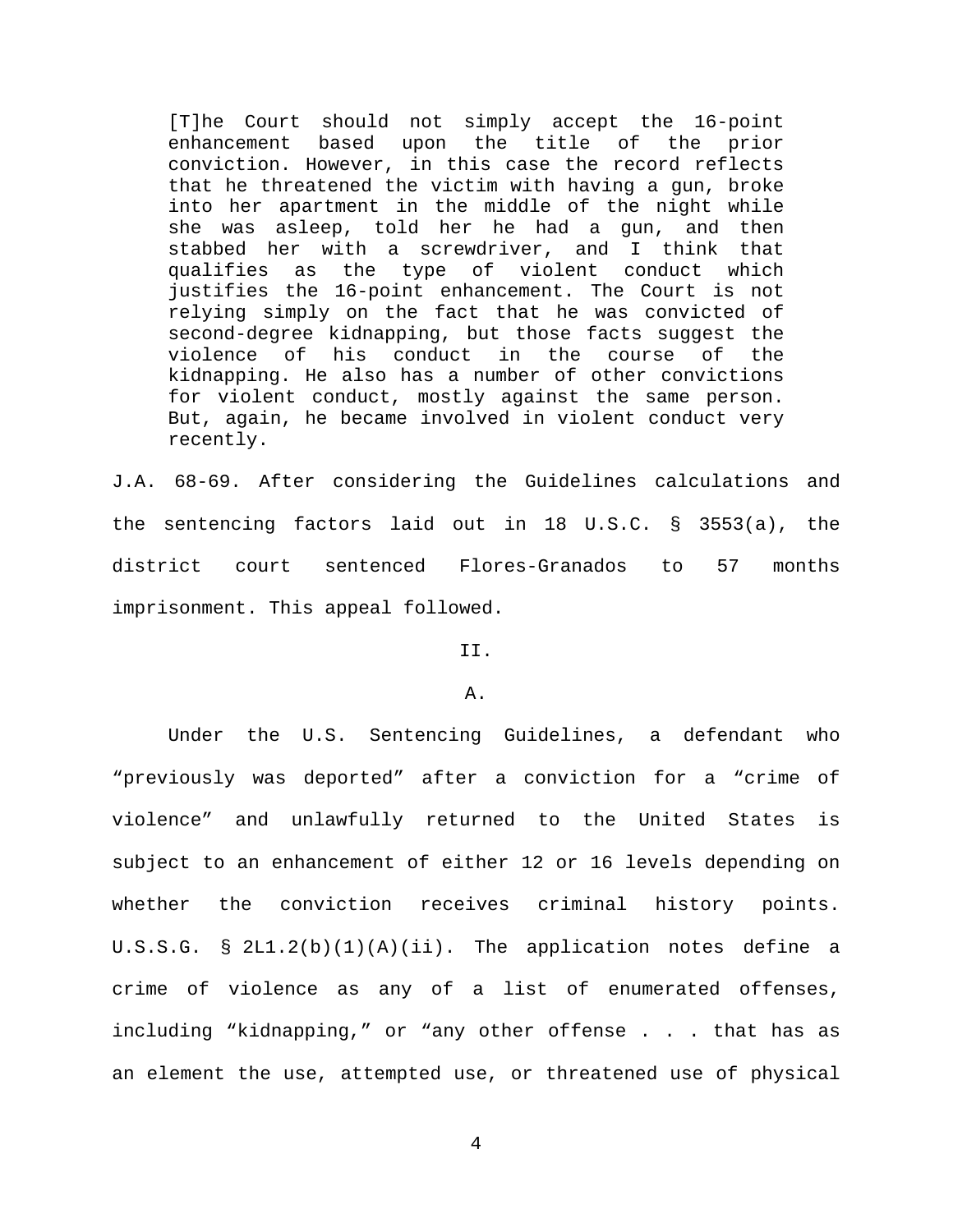force against the person of another." U.S.S.G. § 2L1.2 Application Notes 1(B)(iii). Flores-Granados contends on appeal that the district court erred in finding his prior conviction in North Carolina qualified as a crime of violence within the meaning of § 2L1.2 of the Guidelines. Whether a prior conviction should be considered a crime of violence is a question of law and we review the district court's determination de novo. See, e.g., United States v. Jenkins, 631 F.3d 680, 682 (4th Cir. 2011).

Even though the Supreme Court in Taylor v. United States, 495 U.S. 575 (1990), focused on whether a conviction qualified as a "violent felony" under the Armed Career Criminal Act (ACCA) we "apply its analysis to the 'crime of violence' definition [under  $U.S.S.G. \S 2L1.2(b)(1)(A)(ii)$ ] as well." United States v. Bonilla, 687 F.3d 188, 190 n.3 (4th Cir. 2012); see also United States v. King, 673 F.3d 274, 279 n.3 (4th Cir. 2012). We "rely on precedents evaluating whether an offense constitutes a 'crime of violence' under the Guidelines interchangeably with precedents evaluating whether an offense constitutes a 'violent felony' under the ACCA because the two terms have been defined in a manner that is 'substantively identical.'" King, 673 F.3d at 279 n.3 (quoting United States v. Jarmon, 596 F.3d 228, 231 n.\* (4th Cir. 2010)).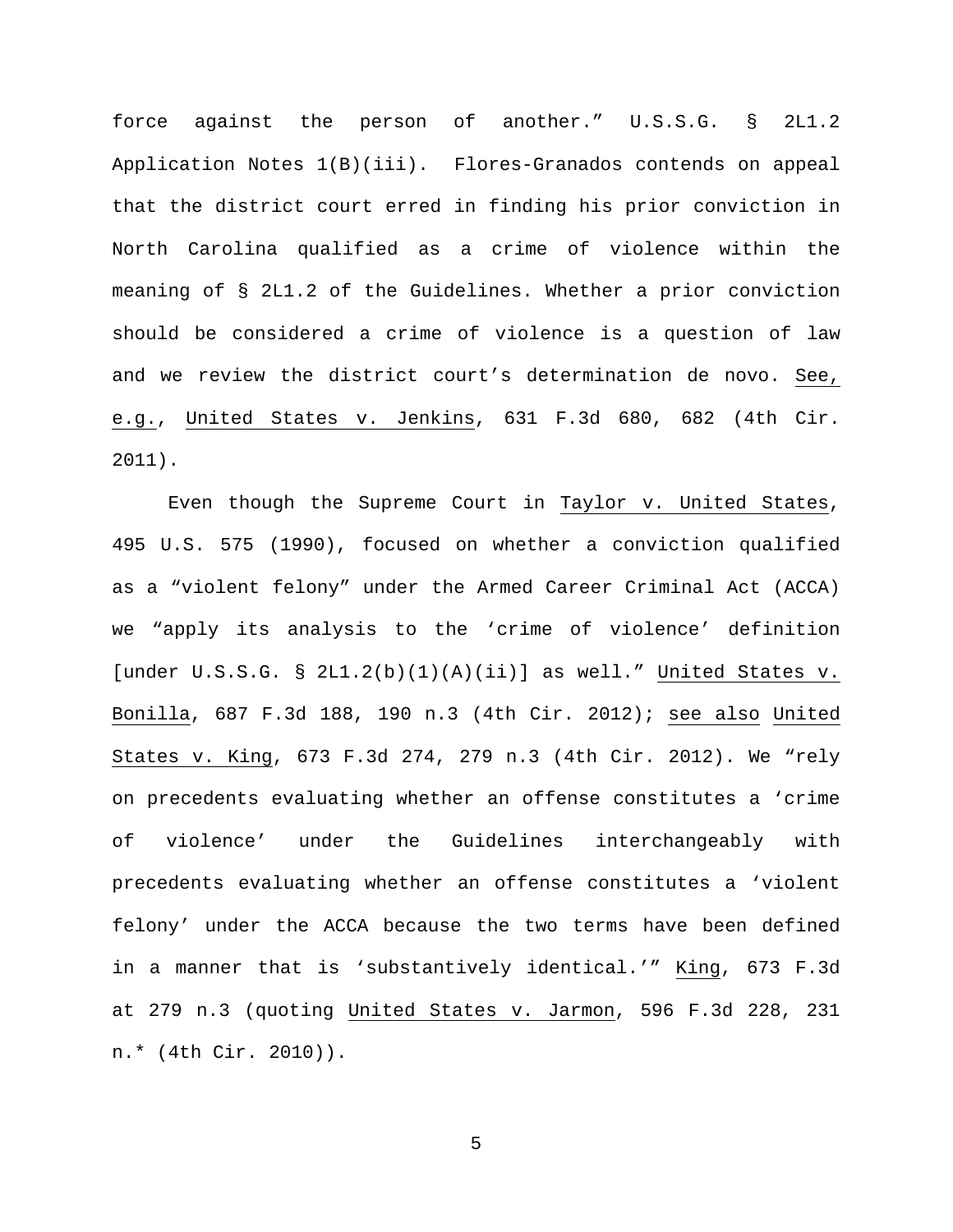When considering whether a predicate state crime constitutes a "crime of violence," we examine the elements of the offense using the categorical approach laid out in Taylor. See 495 U.S. at 598-602; Descamps v. United States, 133 S. Ct. 2276, 2281 (2013). In Taylor, the Supreme Court found that with regard to prior crimes enumerated in a sentencing enhancement statute, Congress intended to refer to "the generic, contemporary meaning" of the crime. Taylor, 495 U.S. at 598. Such meaning, the Court explained, can be divined from "the generic sense in which the term is now used in the criminal codes of most States." Id.

We begin with the fact that kidnapping is an enumerated offense included by the Sentencing Commission in the definition of "crime of violence." Thus, if we find that the North Carolina statute falls within the generic definition of kidnapping, we need not look to the residual clause as to whether "use of force" is an element of the crime. <u>See</u> U.S.S.G. § 2L1.2(b)(1)(A)(ii) Application Notes 1(B)(iii). The label of kidnapping used by North Carolina with regard to Flores-Granados' prior conviction is only the start of the inquiry.

Under the categorical approach, the court must identify the generic contemporary meaning of the enumerated crime. See United States v. Perez-Perez, 737 F.3d 950, 952 (4th Cir. 2013). We then compare that definition to the state statute under which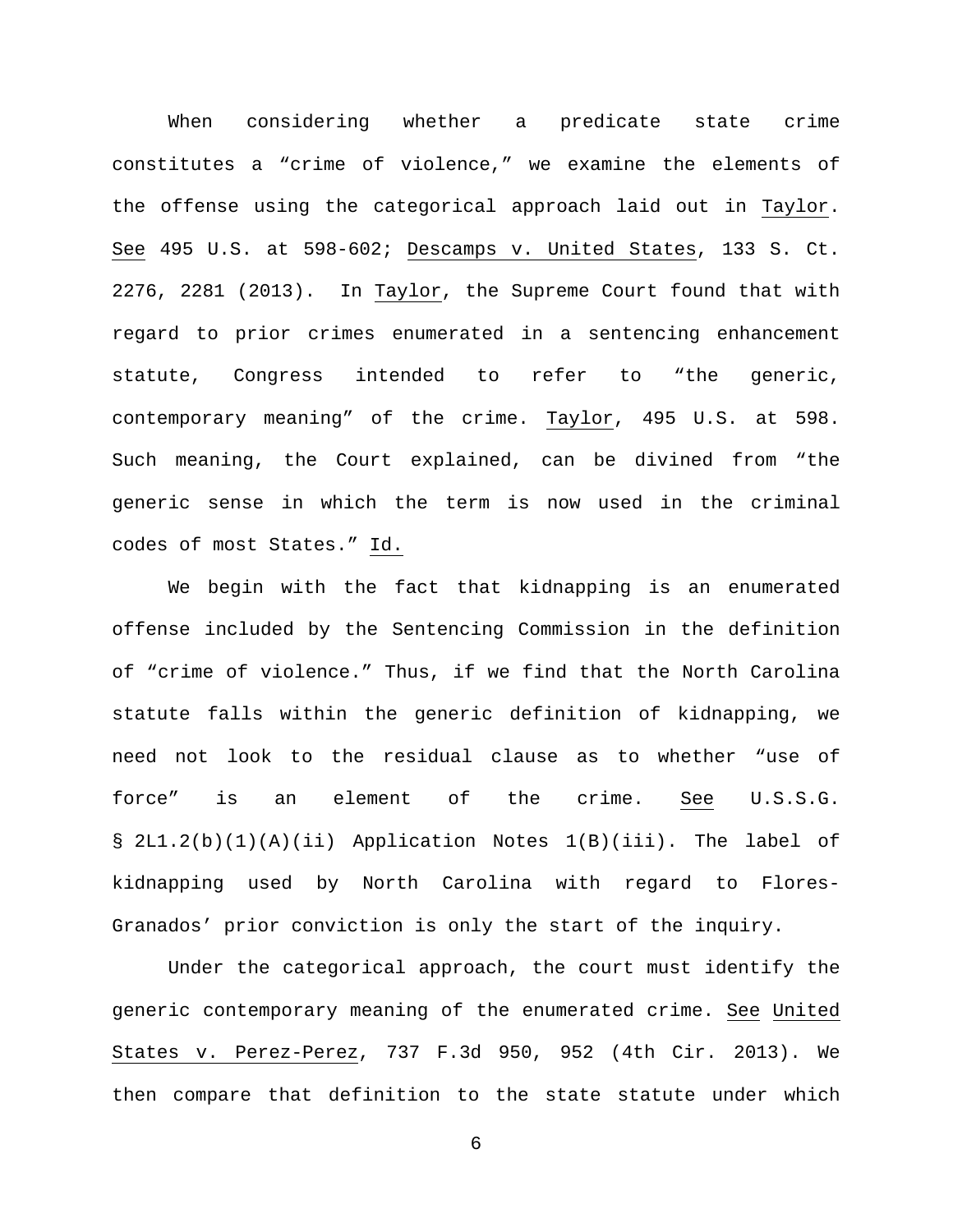defendant was previously convicted. Id. If the defendant was previously convicted "in a State where the generic definition has been adopted" or where the "state statute is narrower than the generic view" then "there is no problem" because in both cases "the conviction necessarily implies that the defendant has been found guilty of all the elements of [the] generic [crime]." Taylor, 495 U.S. at 599. However, if the state statute "criminalize[s] a broader scope of conduct than the Guideline crime [then it] is not categorically a crime of violence." Perez-Perez, 737 F.3d at 953.

#### B.

Under the categorical approach, "the sentencing court . . . must look only to the statutory definitions of the prior offenses" and may not look "to the particular facts underlying those convictions." Taylor, 495 U.S. at 600; see also Begay v. United States, 553 U.S. 137, 141 (2008). A modified categorical approach may be used in cases where the state statute under which the defendant was previously convicted "sets out one or more elements of the offense in the alternative," but not where the statute is "indivisible." Descamps, 133 S. Ct. at 2281. Moreover, even under the modified categorical approach, the later court is "generally limited to examining the statutory definition, charging document, written plea agreement, transcript of plea colloquy, and any explicit factual finding by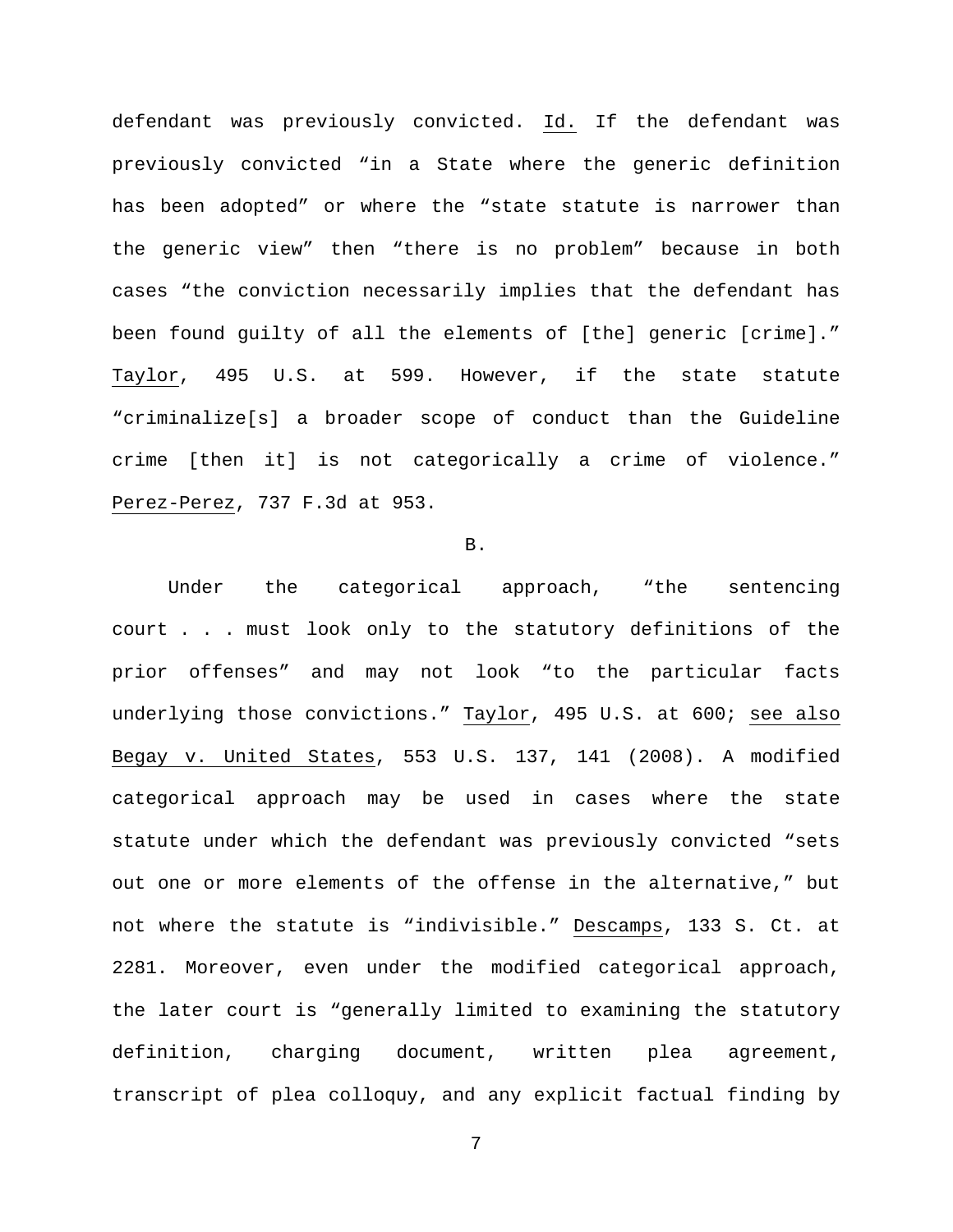the trial judge to which the defendant assented." Shepard v. United States, 544 U.S. 13, 16 (2005). The judge may not consider "police reports or complaint applications." Id.

The district court thus erred in referencing the facts of Flores-Granados' prior kidnapping conviction. See J.A. 68-69 ("[H]e . . . broke into her apartment in the middle of the night while she was asleep, told her he had a gun, and then stabbed her with a screwdriver, and I think that qualifies as the type of violent conduct which justifies the 16-point enhancement."). Although the statute's elements are divisible, there are no Shepard-approved documents present in the record. A police report, untested and unproven, is not a legitimate source of factual information for courts to rely on even under the modified categorical approach of Taylor and Shepard. See Taylor, 495 U.S. at 602; Shepard, 544 U.S. at 16, 26. Here the court was limited to the categorical approach: whether the elements of the statute render it categorically a crime of violence. Taylor, 495 U.S. at 599.

# III.

The trial court's error does not, however, resolve the appeal. We are "entitled to affirm on any ground appearing in the record, including theories not relied upon or rejected by the district court." Scott v. United States, 328 F.3d 132, 137 (4th Cir. 2003). The government contends that although the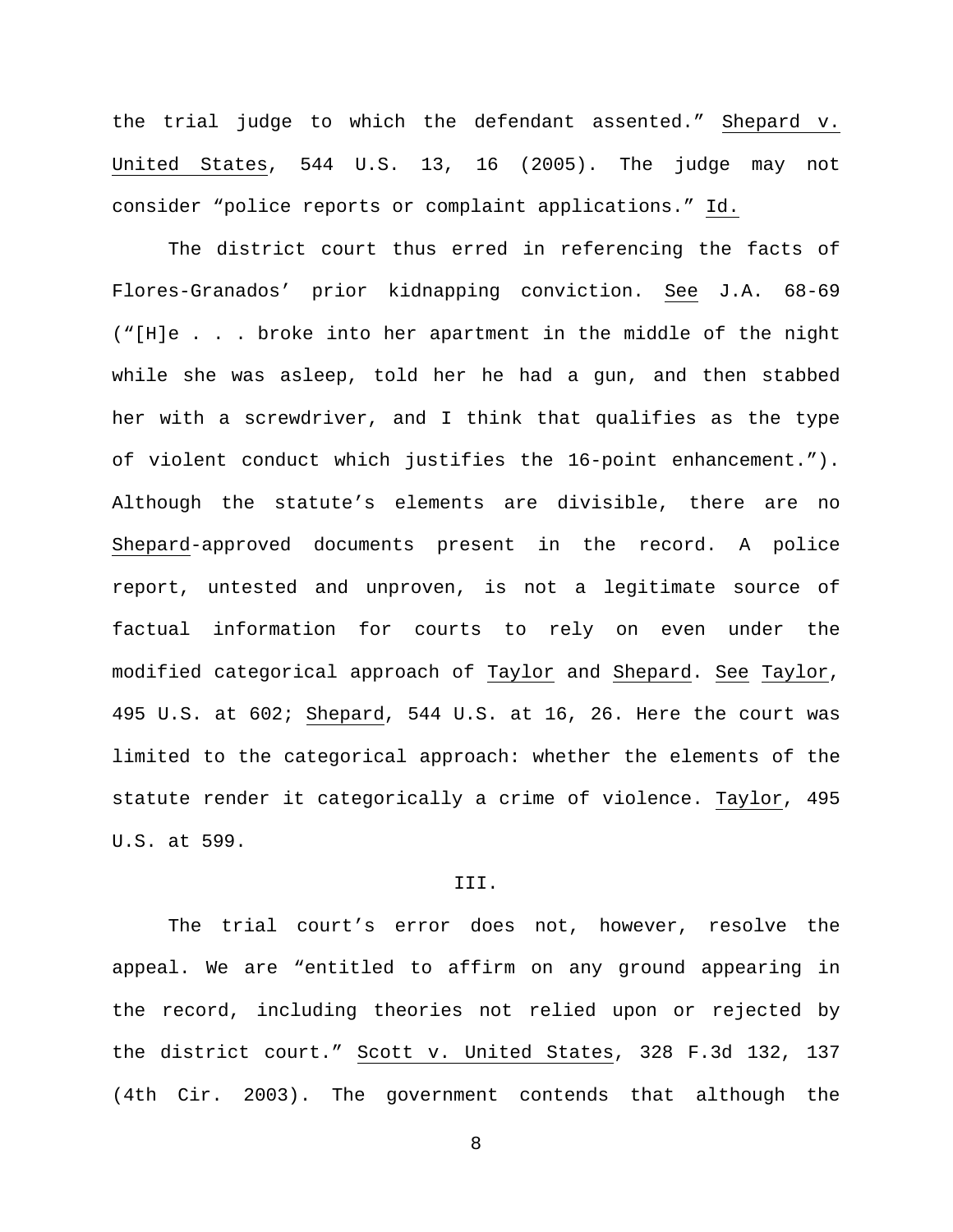district court did commit error in relying on facts from the police report, the 16-level enhancement was proper nonetheless. We agree that under the categorical approach, Flores-Granados' kidnapping conviction qualifies as a crime of violence.

As noted, the categorical approach requires us to compare the North Carolina statute under which Flores-Granados was convicted with the "generic, contemporary meaning" of the enumerated crime, here kidnapping. Taylor, 495 U.S. at 598.

A.

The North Carolina statute provides in relevant part:

(a) Any person who shall unlawfully confine, restrain, or remove from one place to another, any other person 16 years of age or over without consent of such person, or any other person under the age of 16 years without the consent of a parent or legal custodian of such person, shall be guilty of kidnapping if such confinement, restraint or removal is for the purpose of:

(1) Holding such other person for a ransom or as a hostage or using such other person as a shield; or (2) Facilitating the commission of any felony or facilitating flight of any person following the commission of a felony; or (3) Doing serious bodily harm to or terrorizing the person so confined, restrained or removed or any other person; or (4) Holding such other person in involuntary servitude in violation of [N.C. Gen. Stat.] 14-  $43.12 \cdot \cdot \cdot \cdot$  $43.12 \cdot \cdot \cdot \cdot$  $43.12 \cdot \cdot \cdot \cdot$ <sup>1</sup>

<span id="page-8-0"></span> $1$  We consider the statute as it was enacted at the time of Flores-Granados' conviction. Subsequent to his conviction, North Carolina amended the statute to include two additional purposes regarding holding persons in sexual servitude and trafficking of (Continued)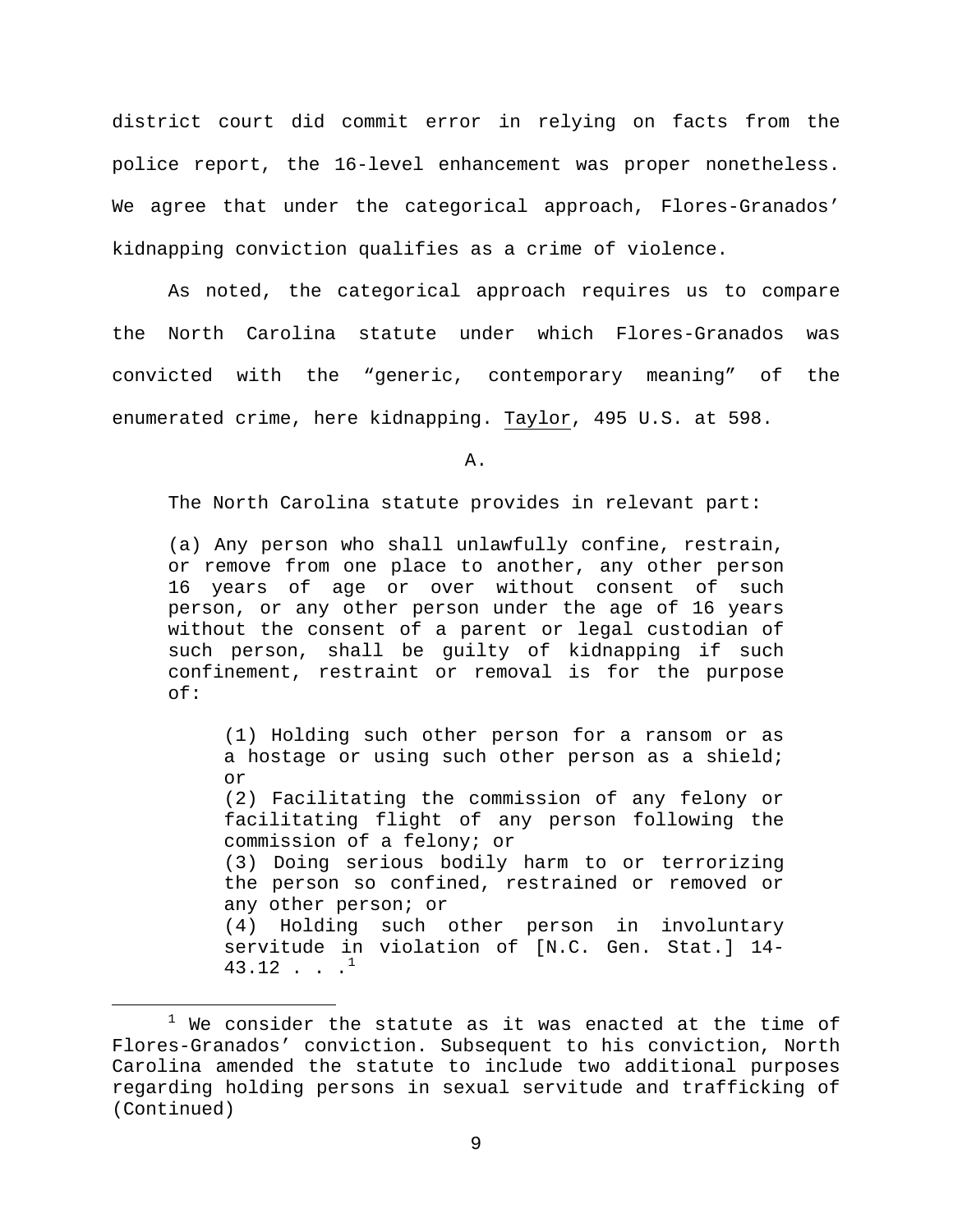(b) There shall be two degrees of kidnapping as defined by subsection (a). If the person kidnapped either was not released by the defendant in a safe place or had been seriously injured or sexually assaulted, the offense is kidnapping in the first degree . . . If the person kidnapped was released in a safe place by the defendant and had not been seriously injured or sexually assaulted, the offense is kidnapping in the second degree.

N.C. GEN. STAT. § 14-39(a)-(b).

Ĩ.

Because the government offers no Shepard-approved documents, the court must assume that the prior conviction was based on the least serious of the acts covered by the state statute. See Johnson v. United States, 559 U.S. 133, 137 (2010). As explained by the Supreme Court of North Carolina, under N.C. Gen. Stat. § 14-39, "kidnapping can be just as effectively accomplished by fraudulent means as by the use of force, threats, or intimidation." State v. Sturdivant, 283 S.E.2d 719, 729 (N.C. 1981).

Where "the statutory definition of the prior offense has been interpreted by the state's highest court, that interpretation constrains our analysis of the elements of state law." United States v. Aparicio-Soria, 740 F.3d 152, 154 (4th Cir. 2014) (en banc) (citing Johnson, 559 U.S. at 138). The

persons with the intent to hold such persons in involuntary or sexual servitude. In any event, because they merely add possible specific purposes in the alternative, the analysis before this court is unaltered. See N.C. GEN. STAT.  $\S$  14-39(a)(5)-(6).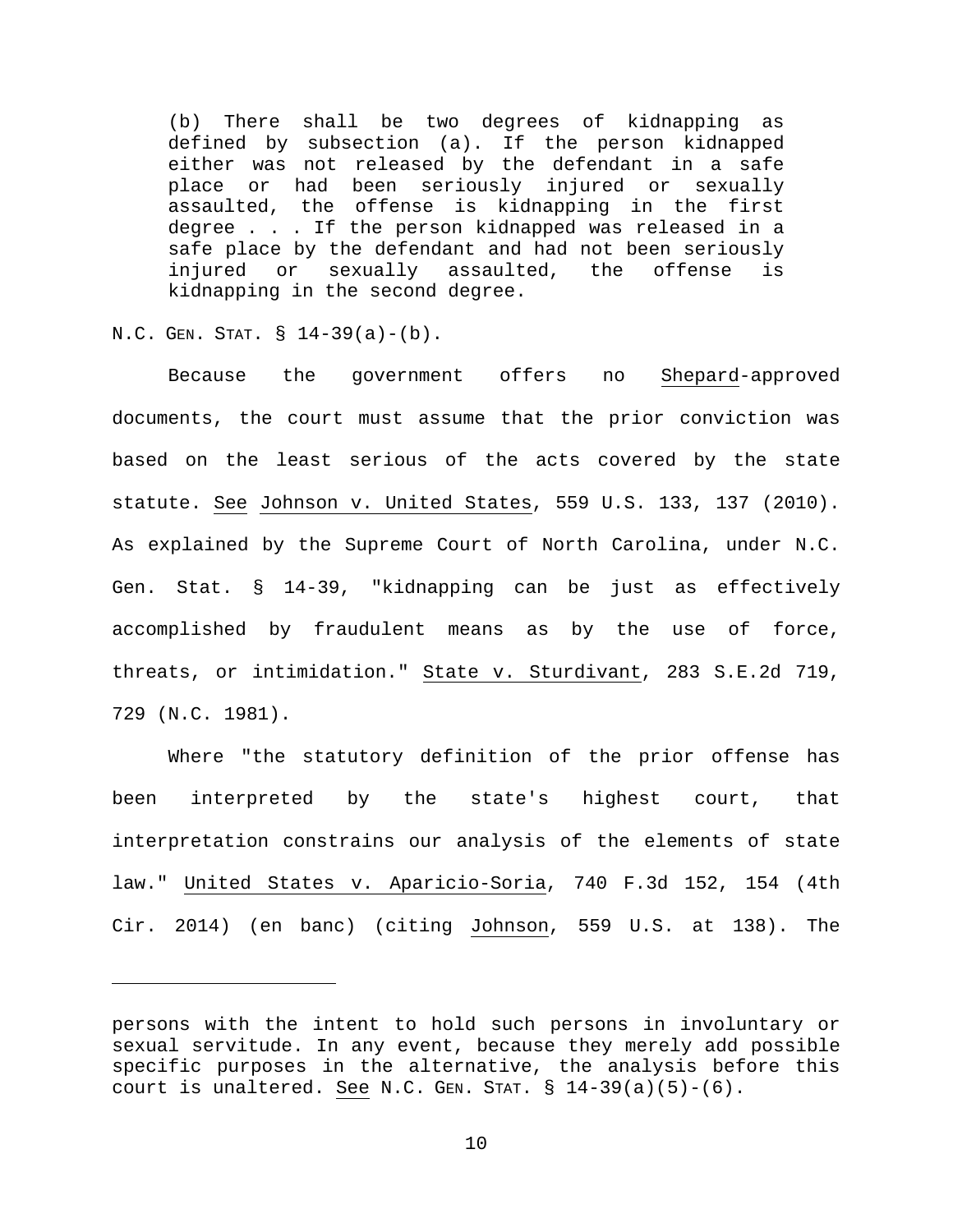North Carolina Supreme Court has found that the "essence of any kidnapping offense is the unlawful confinement, restraint or removal of a human being for a certain proscribed purpose." Sturdivant, 283 S.E.2d at 728. Under state law, the "difference between kidnapping and the lesser included offense of false imprisonment is the purpose of the confinement, restraint, or removal of another person." State v. Pigott, 415 S.E.2d 555, 562 (N.C. 1992).

The North Carolina Supreme Court has "specifically rejected the notion that 'confinement' or 'restraint', as used in [§ 14- 39], means confinement or restraint 'for a substantial period' and that 'removal,' as used in [§ 14-39], requires a movement 'for a substantial distance.'" State v. Surrett, 427 S.E.2d 124, 127 (N.C. Ct. App. 1993) (internal quotations and citations omitted) (quoting State v. Fulcher, 243 S.E.2d 338, 351 (N.C. 1978)). In "determining whether the crime of kidnapping has been committed," the Supreme Court explained, "it was clearly the intent of the Legislature to make resort to a tape measure or a stop watch unnecessary." Fulcher, 243 S.E.2d at 351.

Given these constraints, Flores-Granados argues that North Carolina's statute sweeps more broadly than the generic definition of kidnapping because it can be accomplished by fraud or trickery alone and it does not include as an element "substantial interference with the victim's liberty" or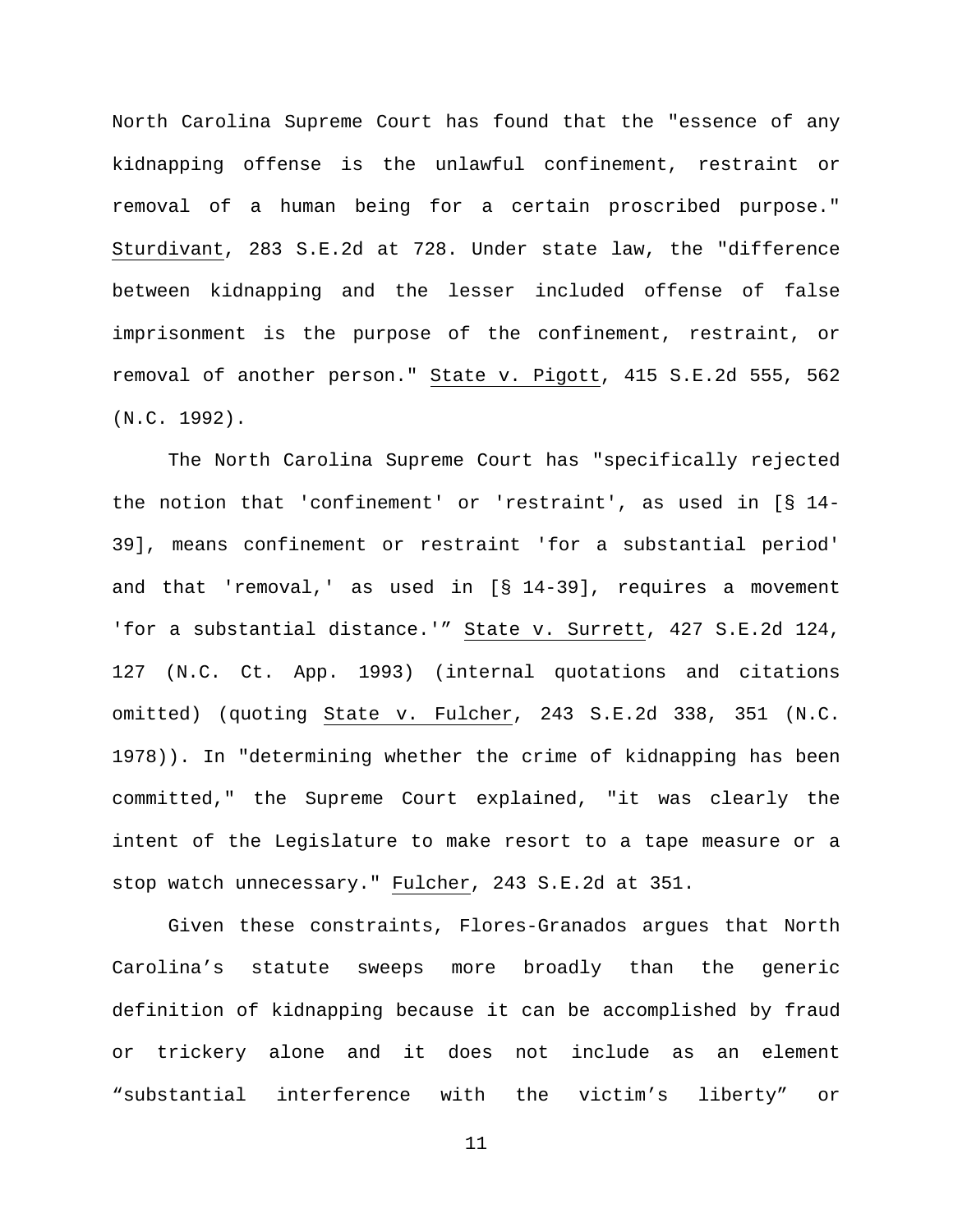"circumstances exposing the victim to substantial risk of bodily injury or confinement as a condition of involuntary servitude." Appellant's Reply Br. at 5-6 (quoting United States v. Najera-Mendoza, 683 F.3d 627, 630 (5th Cir. 2012)). We agree that there is a danger in defining crimes of violence so broadly that they improperly sweep in convictions for prior nonviolent conduct. Here, however, the North Carolina statute is well within the generic definition of kidnapping and is thus a crime of violence.

B.

The elements necessary to the generic definition of kidnapping present a question of first impression for this circuit. There is "no uniformly accepted meaning of any of the listed crimes [as] a consequence of the federalism principles that have shaped criminal law in the United States." United States v. De Jesus Ventura, 565 F.3d 870, 874 (D.C. Cir. 2009). Nearly every state kidnapping statute and the Model Penal Code (MPC) includes a requirement of restraint or confinement of the victim and the employment of unlawful means, often defined as "by force, threat or deception, or in the case of [a minor or incompetent individual] without the consent of a parent [or] guardian." MODEL PENAL CODE § 212.1; see also De Jesus Ventura, 565 F.3d at 876 (noting that pursuant to 50-state survey the generic definition of kidnapping must include "(1) an act of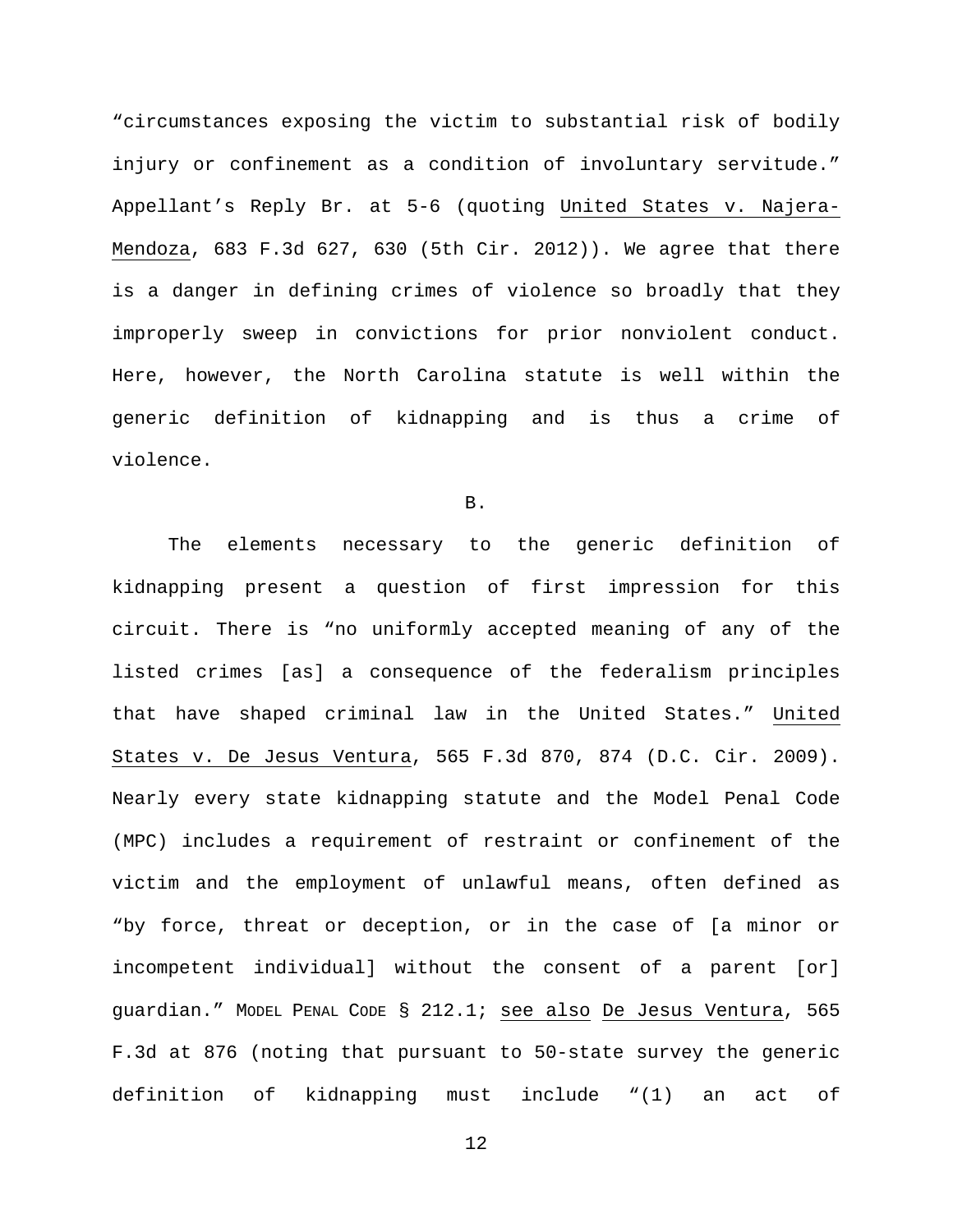restraining, removing, or confining another; and (2) an unlawful means of accomplishing that act"). Any generic definition must include these two elements. The parties here dispute, however, which additional aggravating factors, if any, are required beyond this baseline definition.

To determine which aggravating elements must be included for a statute to fall within "the generic sense in which the term [kidnapping] is now used in the criminal codes of most States," we draw upon commonalities amongst the MPC, the laws of the states, as well as the examples of our sister circuits. Taylor, 495 U.S. at 598.

## C.

For the following reasons, we think it is plain that some additional element of severity is necessary to distinguish kidnapping from its lesser-included offenses. In considering the statutes of the fifty states and the District of Columbia as well as the Model Penal Code, we conclude that the best characterization of generic kidnapping is (1) unlawful restraint or confinement of the victim, (2) by force, threat or deception, or in the case of a minor or incompetent individual without the consent of a parent or guardian, (3) either for a specific nefarious purpose or with a similar element of heightened intent, or (4) in a manner that constitutes a substantial interference with the victim's liberty. Here, because the North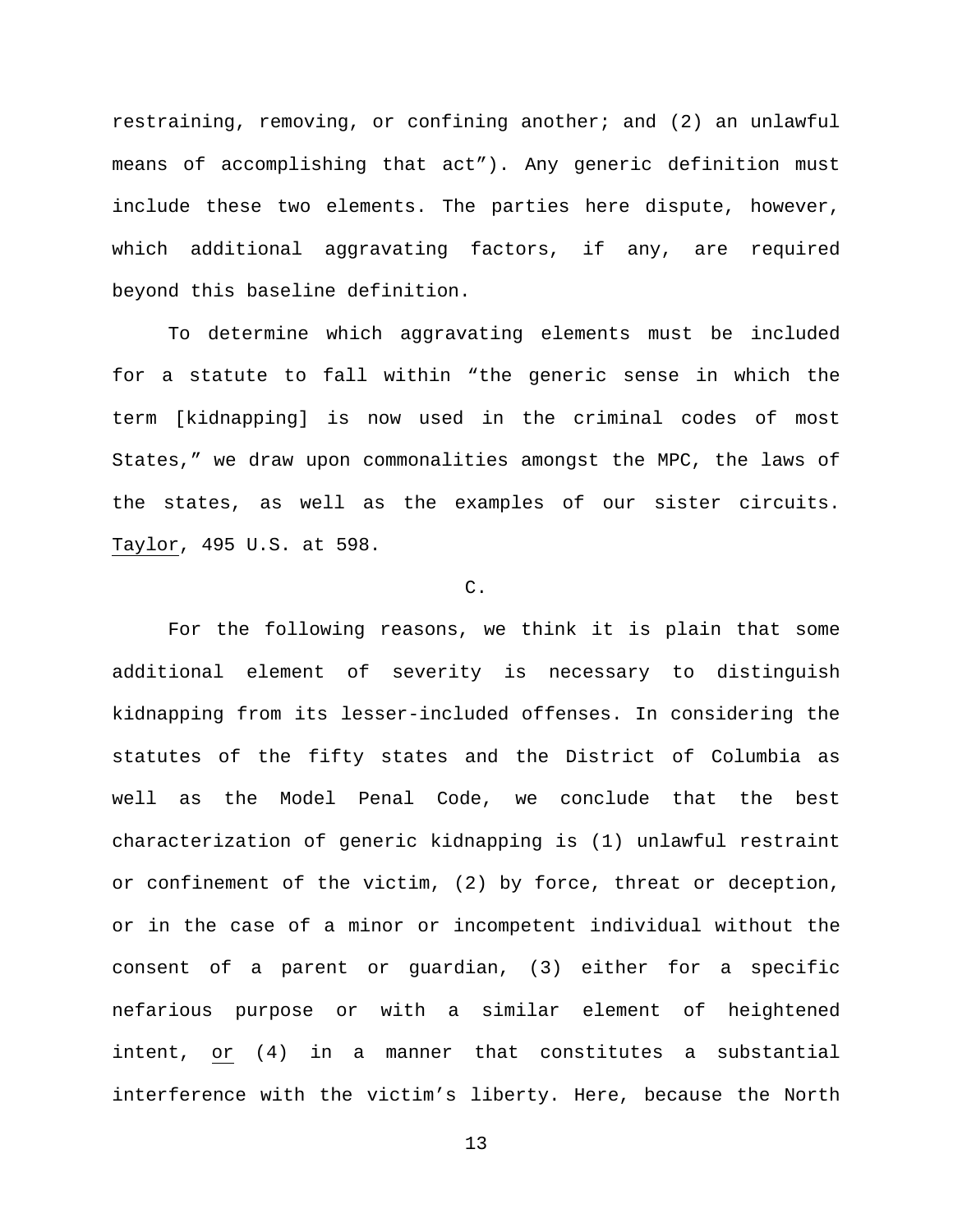Carolina statute requires a specific nefarious purpose for conviction, even for second-degree kidnapping, it is well within this definition and as such, it is categorically a crime of violence.

We start with the MPC's definition of kidnapping, which requires unlawful removal of an individual "from his place of residence or business, or a substantial distance from the vicinity where he is found," or unlawful confinement "for a substantial period in a place of isolation" for one of four specific purposes:

(a) to hold for ransom or reward, or as a shield or hostage; or (b) to facilitate commission of any felony or flight thereafter; or (c) to inflict bodily injury on or to terrorize the victim or another; or<br>(d) to interfere (d) to interfere with the performance of any governmental or political function.

MODEL PENAL CODE § 212.1. Removal or confinement is unlawful where "it is accomplished by force, threat or deception, or in the case of a person who is [younger than] 14 or incompetent, if it is accomplished without consent" of a parent or guardian. Id. Thus, the MPC has as aggravating elements both confinement for a specific nefarious purpose and an element of substantiality, in addition to unlawful restraint or removal.

However, while it provides a useful guide, the Model Penal Code "is not the exclusive standard by which we define the terms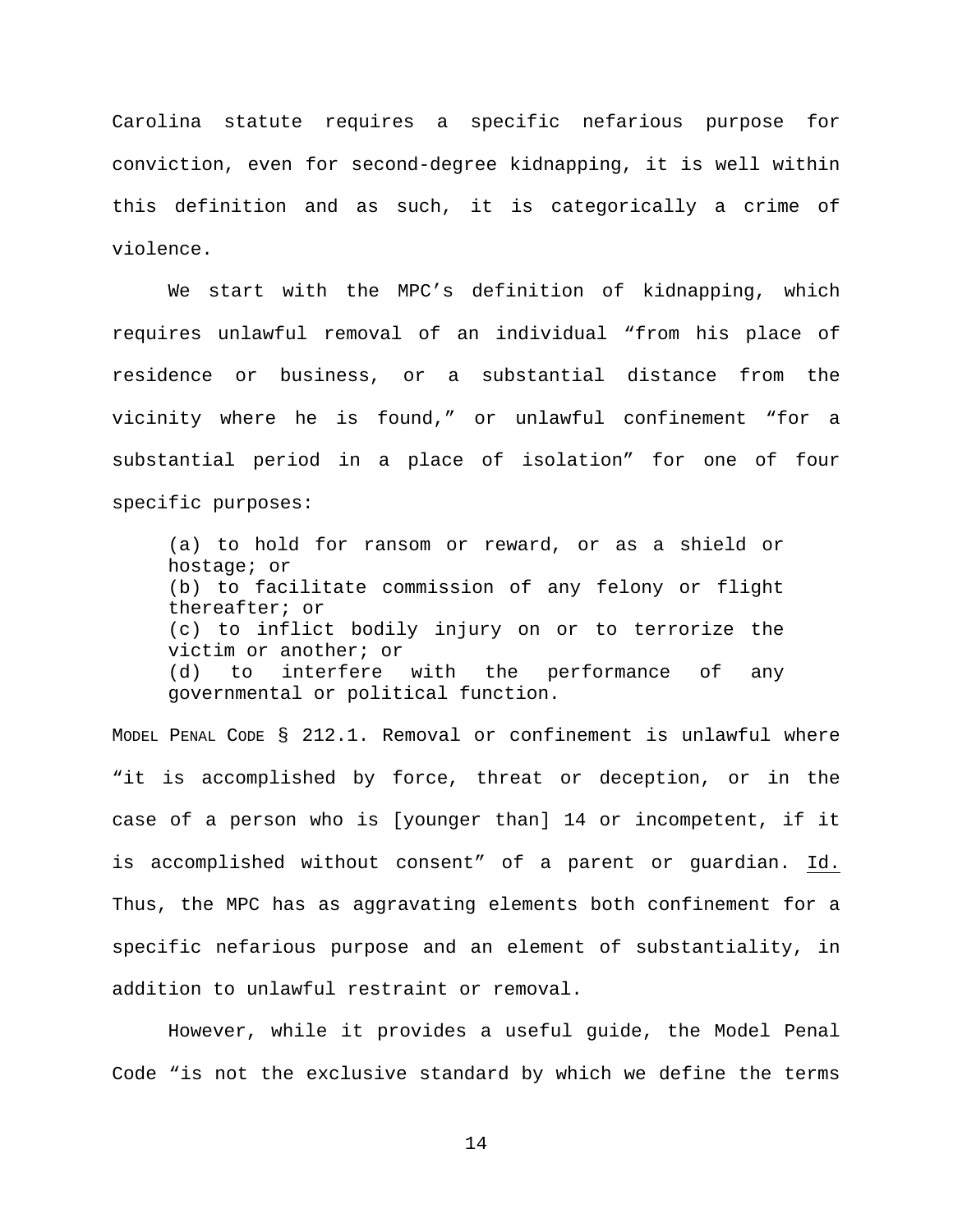used in the Sentencing Guidelines." United States v. Gonzalez-Ramirez, 477 F.3d 310, 317 (5th Cir. 2007). We also review other states' kidnapping statutes for common elements. Many states separate the elements for first and second degree, or simple and aggravated kidnapping. See, e.g., N.Y. PENAL LAW §§ 135.00, 135.20, 135.25; TEX. PENAL CODE ANN. §§ 20.01, 20.03, 20.04. Our inquiry is not limited by degree, however, and "we look to all offenses termed kidnapping by the various criminal codes." De Jesus Ventura, 565 F.3d at 876. The task before us is merely to "employ a common-sense approach" in order to "ascertain the contemporary meaning." Gonzalez-Ramirez, 477 F.3d at 316. We are "not required to apply the most nuanced, restrictive, or cutting-edge interpretation." Id.

We agree with the District of Columbia circuit that the most common approach "requires some kind of heightened intent beyond the mere intent to restrain the victim's liberty." De Jesus Ventura, 565 F.3d at 877; see also, United States v. Gonzalez-Perez, 472 F.3d 1158, 1161 (9th Cir. 2007) (Because the "Florida false imprisonment statute contains no nefarious purpose element whatsoever . . . [it] does not conform to the generic, contemporary definition of kidnapping."). Much like the MPC, twenty-one state statutes, including North Carolina's, define kidnapping as unlawful removal or confinement for a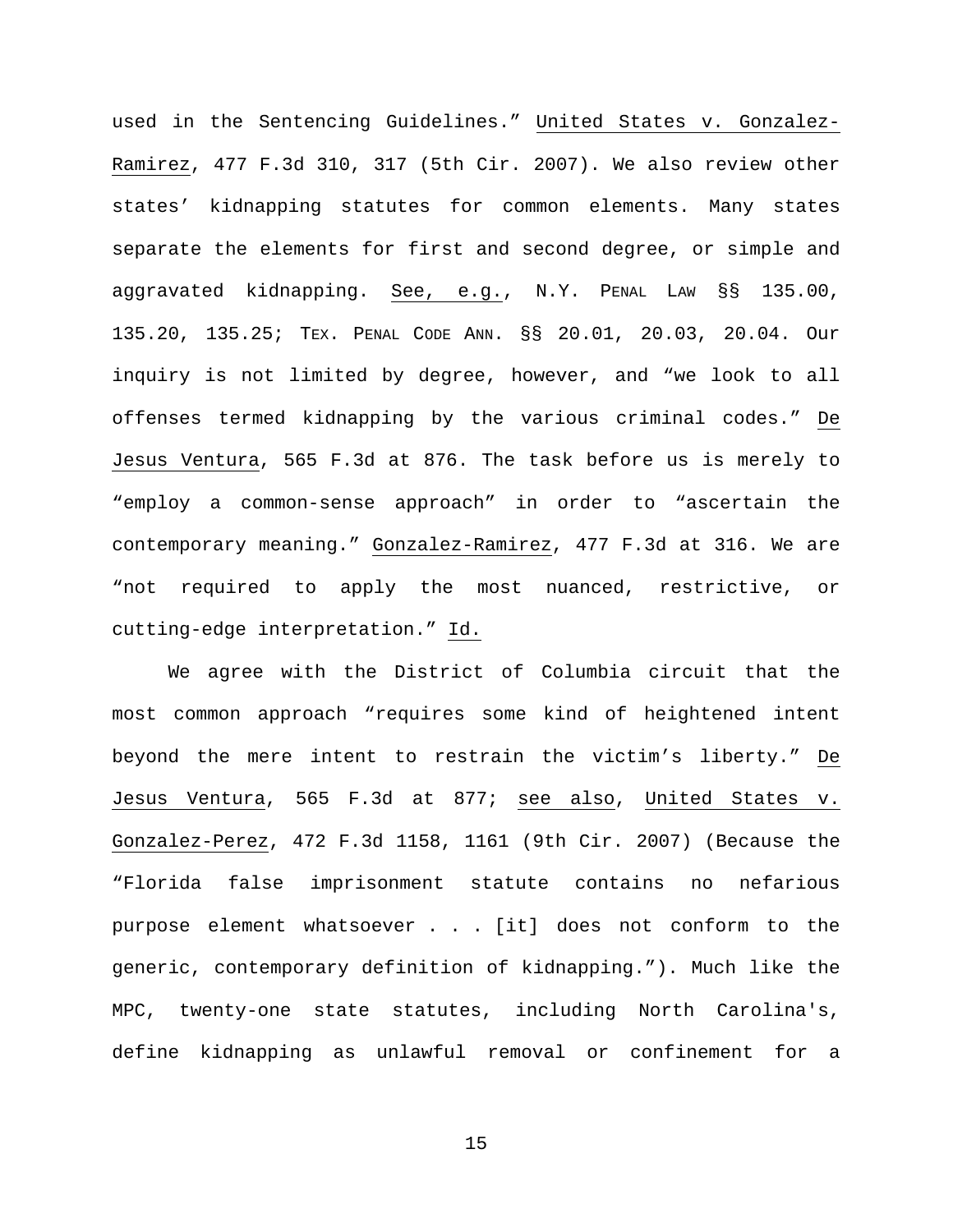specific nefarious purpose. $2$  Six additional states include some element of heightened intent but do not specifically use the nefarious purposes construct of the MPC.<sup>[3](#page-15-1)</sup>

Fifteen states include a nefarious purpose requirement but only as a disjunctive element in conjunction with other alternative elements. $4$  For example, many states use the nefarious purposes to distinguish between degrees of kidnapping. Compare ALA. CODE § 13A-6-43 (first degree kidnapping requires nefarious purpose, with ALA. CODE § 13A-6-44 (second degree kidnapping does not). Only eight states and the District of Columbia do not include a heightened intent element at all: four of those states

<span id="page-15-0"></span> $2$  See Ariz. REV. STAT. ANN. § 13-1304; ARK. CODE ANN. § 5-11-102(a)**;** DEL. CODE ANN. tit. 11, §§ 783, 783A, 786; FLA. STAT. § 787.01(1); HAW. REV. STAT. § 707-720(1); IOWA CODE § 710.1; KAN. STAT. ANN. § 21-5408; KY. REV. STAT. ANN. § 509.010, .040; MICH. COMP. LAWS § 750.349; MINN. STAT. § 609.25(1); MO. REV. STAT. § 565.110(1); NEB. REV. STAT. § 28-313; N.H. REV. STAT. ANN. § 633:1; N.J. REV. STAT. § 2C:13-1(a)-(b); N.M. STAT. ANN. § 30-4-1; N.C. GEN. STAT. § 14-39(a). N.D. CENT. CODE § 12.1-18-01(1); 18 PA. CONS. STAT. ANN. § 2901(a); S.D. CODIFIED LAWS § 22-19-1**;** VT. STAT. ANN. tit. 13, § 2405; WYO. STAT. ANN. § 6-2-201.

<span id="page-15-1"></span><sup>3</sup> See 720 ILL. COMP. STAT. 5/10-1; MASS. GEN. LAWS ch. 265, § 26; OR. REV. STAT. §§ 163.225, .235; R.I. GEN. LAWS § 11-26-1; W.<br>VA. CODE § 61-2-14; WIS. STAT. § 940.31(1).

<span id="page-15-2"></span> $^4$  See Ala. Code §§ 13A-6-40, -43, -44; Alaska Stat. § 11.41.300(a)-(b); COLO. REV. STAT. §§ 18-3-301, -302**;** CONN. GEN. STAT. §§ 53a-91, -92, -94; LA. REV. STAT. ANN. §§ 14:44, :45;IDAHO CODE ANN. § 18-4501, -4502; ME. REV. STAT. ANN. tit. 17-A, § 301(1); MONT. CODE ANN. §§ 45-5-302, -303; NEV. REV. STAT. § 200.310; N.Y. PENAL LAW §§ 135.00, .20, .25; OHIO REV. CODE ANN. § 2905.01; TENN. CODE ANN. §§ 39-13-303, -304, -305; TEX. PENAL CODE ANN. §§ 20.01, .03, .04; UTAH CODE ANN. §§ 76-5-301, -302; WASH. REV. CODE §§ 9A.40.010-.030.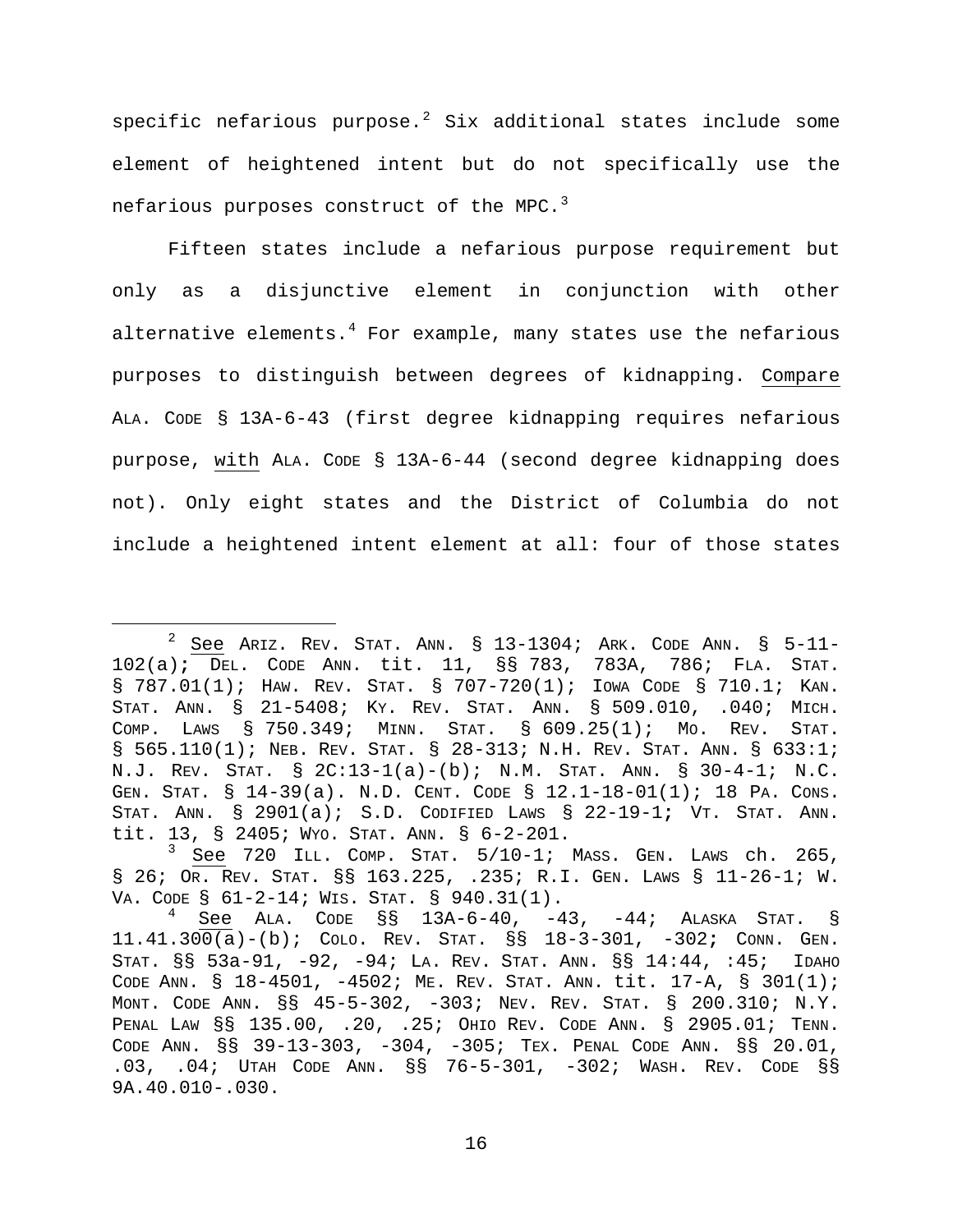require some additional element of added severity, $5$  such as requiring the perpetrator to move the victim for the crime to be considered kidnapping, and four states and the District of Columbia require nothing more than the intentional and unlawful restraint of the victim.<sup>[6](#page-16-1)</sup>

The enumerated nefarious purposes required by North Carolina are well within the heartland of generic kidnapping. The statute requires the perpetrator to specifically intend a heinous criminal act - the worst of the worst – abduction or restraint of victims for ransom or to further the commission of a felony, to terrorize victims or cause them bodily injury, or to hold them in involuntary servitude. See N.C. GEN. STAT. § 14- 39(a). It would be astonishing if restraint or removal of a victim for one of these nefarious purposes failed to constitute generic kidnapping. The North Carolina statute is not loosely or nebulously written nor does it broadly sweep in conduct not related to the above nefarious aims. We find it hard to conceive that a statute that requires the perpetrator to intend to engage in such specific egregious behavior might be too wide-ranging to be within the generic definition of kidnapping.

<span id="page-16-0"></span> <sup>5</sup> CAL. PENAL CODE § 207 (kidnapper must move victim from one place to another); GA. CODE ANN.  $\S$  16-5-40 (same); IND. CODE  $\S$  35-42-3-2 (same); MD. CODE ANN., CRIM. LAW § 3-502 (same).

<span id="page-16-1"></span> $6$  See D.C. CODE § 22-2001; MISS. CODE ANN. § 97-3-53; OKLA. STAT. tit. 21, § 741; S.C. CODE ANN. § 16-3-910; VA. CODE ANN. § 18.2-47.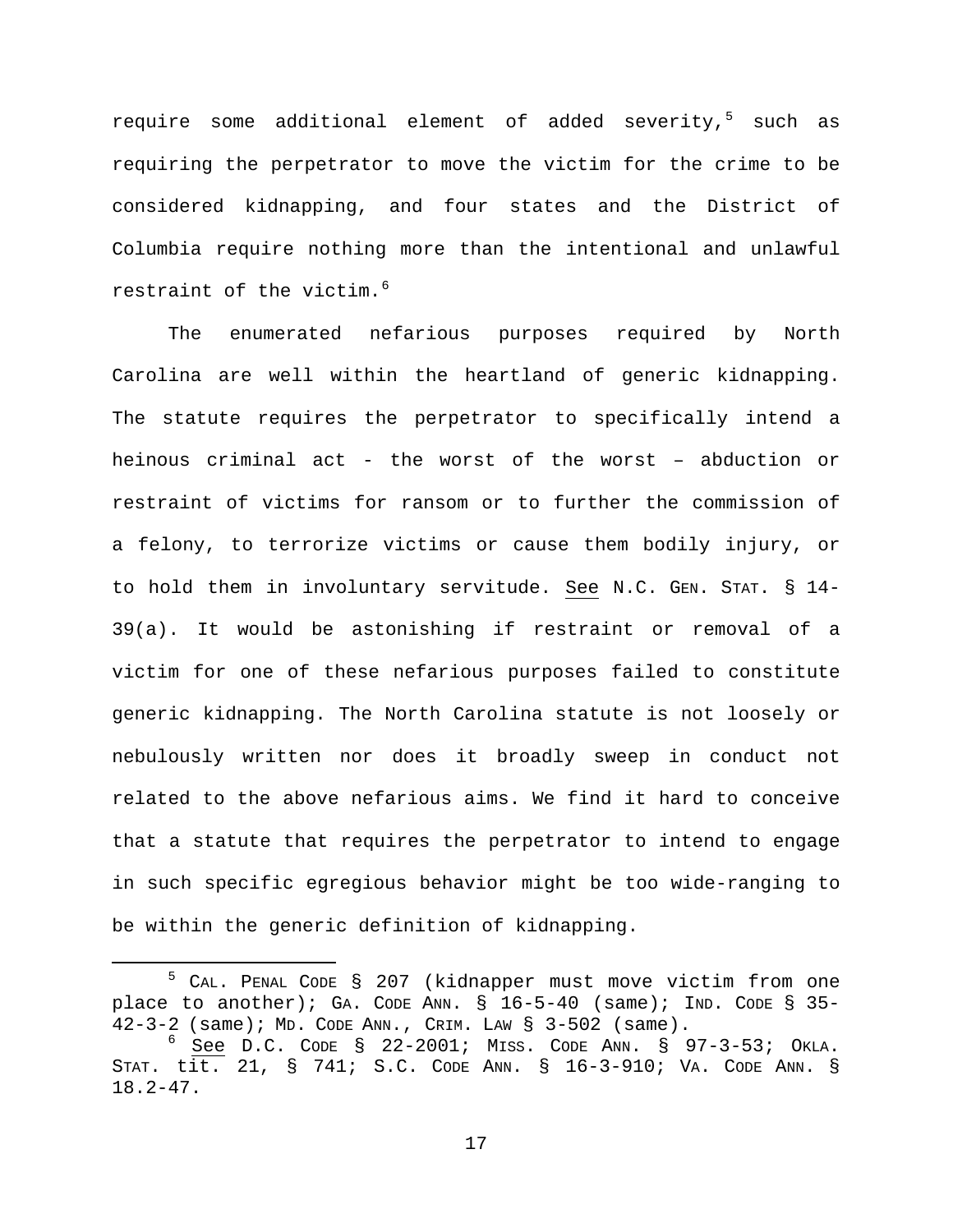Flores-Granados takes issue with the fact that North Carolina's specific purposes do not track exactly the specific nefarious purposes of the MPC. See Appellant's Reply Br. at 9- 10. However, the categorical approach does not require us to match up the language word for word between the statute and the generic definition. Taylor requires only that the statutory definition "substantially corresponds" with the generic enumerated crime to be considered a crime of violence. 495 U.S. at 602. Further, we consider whether there is "a realistic probability, not a theoretical possibility, that the State would apply its statute to conduct that falls outside the generic definition of a crime." Gonzales v. Duenas-Alvarez, 549 U.S. 183, 193 (2007). Although it may not be a perfect match, the North Carolina statute is narrowly drawn and enumerates specific and serious crimes. We do not think it a realistic probability that convictions under the statute would sweep too broadly.

#### D.

Flores-Granados argues, however, that the generic definition must also, as the MPC does, encompass elements that embody a substantiality requirement in addition to any heightened intent requirement. We disagree. While a substantiality element may be sufficient to render a statute within the generic definition of kidnapping where it is the only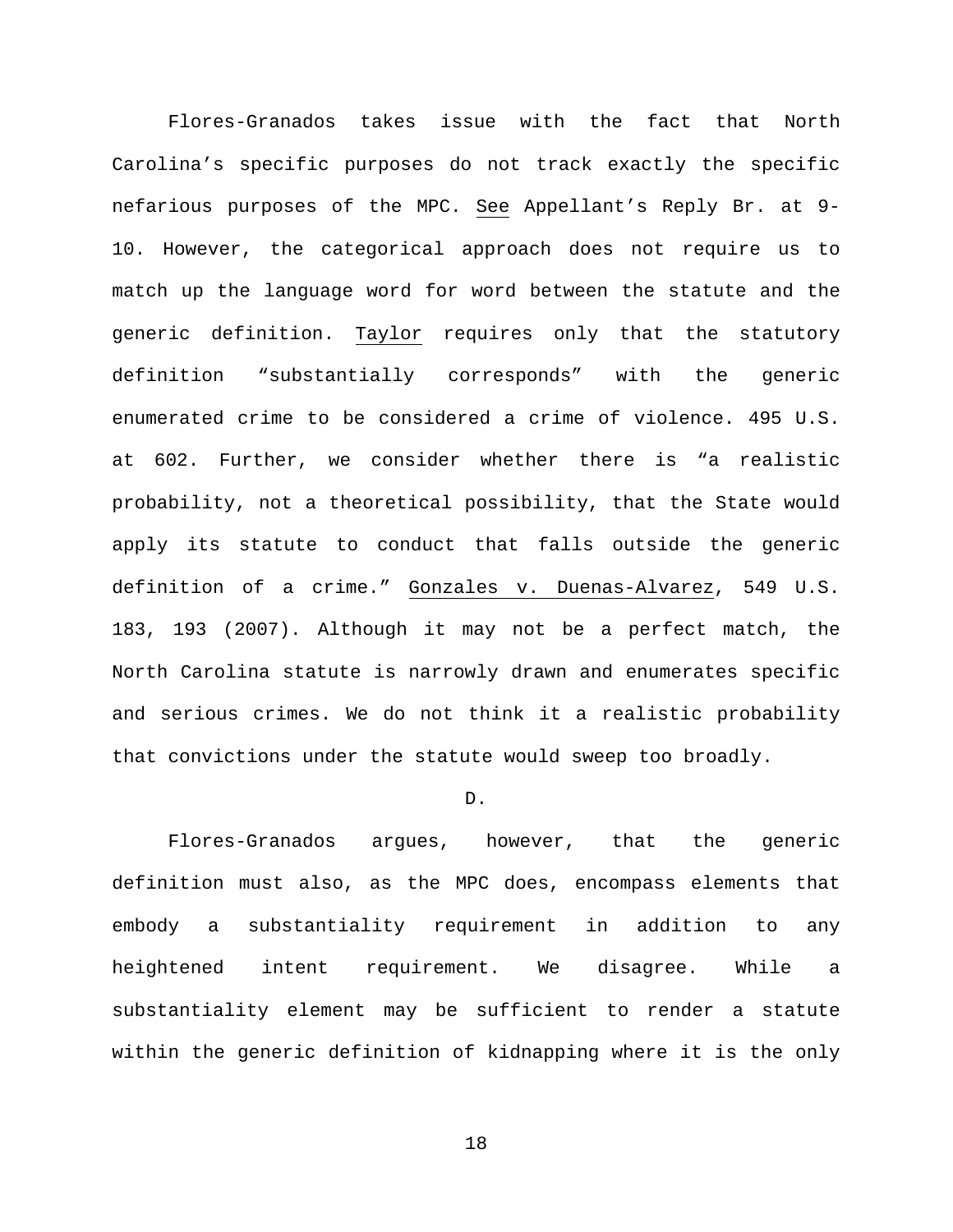additional aggravating factor, it is not necessary where the law includes specific nefarious purposes.

Twenty states do include a substantiality requirement, most commonly that the perpetrator must "restrict [the victim's] movement in such a manner as to interfere substantially with the person's liberty,"<sup>[7](#page-18-0)</sup> but a majority of states do not. See, e.g., HAW. REV. STAT. §§ 707-700 (definitions of terms in kidnapping and other criminal statutes), -720. Furthermore, of the minority of states that do have a substantiality requirement, significantly, only eleven are states in which both a specific nefarious purpose and a requirement of substantiality are mandatory for the offense to qualify as kidnapping.<sup>[8](#page-18-1)</sup> Thus, we think, that where nefarious purposes are required - as they are here -

<span id="page-18-0"></span> $\frac{7}{1}$  See ALA. CODE SS 13A-6-40, -43, -44; ALASKA STAT. SS 11.41.300(a)-(b), .370; ARIZ. REV. STAT. ANN. §§ 13-1301, -1304; ARK. CODE ANN. § 5-11-102(a); CONN. GEN. STAT. §§ 53a-91, -92, -94; DEL. CODE ANN. tit. 11, §§ 783, 783A, 786; HAW. REV. STAT. §§ 707- 700, -720(1)**;** KY. REV. STAT. ANN. § 509.010, .040; ME. REV. STAT. ANN. tit. 17-A, § 301; MO. REV. STAT. § 565.110(1); NEB. REV. STAT. §§ 28-312, -313; N.J. REV. STAT. § 2C:13-1(a)-(b); N.Y. PENAL LAW §§ 135.00, .20, .25; N.D. CENT. CODE § 12.1-18-01, -04; 18 PA. CONS. STAT. ANN. § 2901(a)**;** TENN. CODE ANN. §§ 39-13-303, -304, -305; TEX. PENAL CODE ANN. §§ 20.01, .03, .04; UTAH CODE ANN. §§ 76-5-301, -302; VT. STAT. ANN. tit. 13, §§ 2404, 2405(a); WASH. REV. CODE §§ 9A.40.010-.030.

<span id="page-18-1"></span> $8$  See Ariz. REV. STAT. ANN.  $\S$  $\S$  13-1301, -1304; ARK. CODE ANN.  $\S$ 5-11-102(a); DEL. CODE ANN. tit. 11, §§ 783, 783A, 786; HAW. REV. STAT. §§ 707-700, -720(1)**;** KY. REV. STAT. ANN. § 509.010, .040; MO. REV. STAT. § 565.110(1); NEB. REV. STAT. §§ 28-312, -313; N.J. REV. STAT. § 2C:13-1(a)-(b); N.D. CENT. CODE § 12.1-18-01, -04; 18 PA. CONS. STAT. ANN. § 2901(a)**;** VT. STAT. ANN. tit. 13, §§ 2404, 2405(a)**.**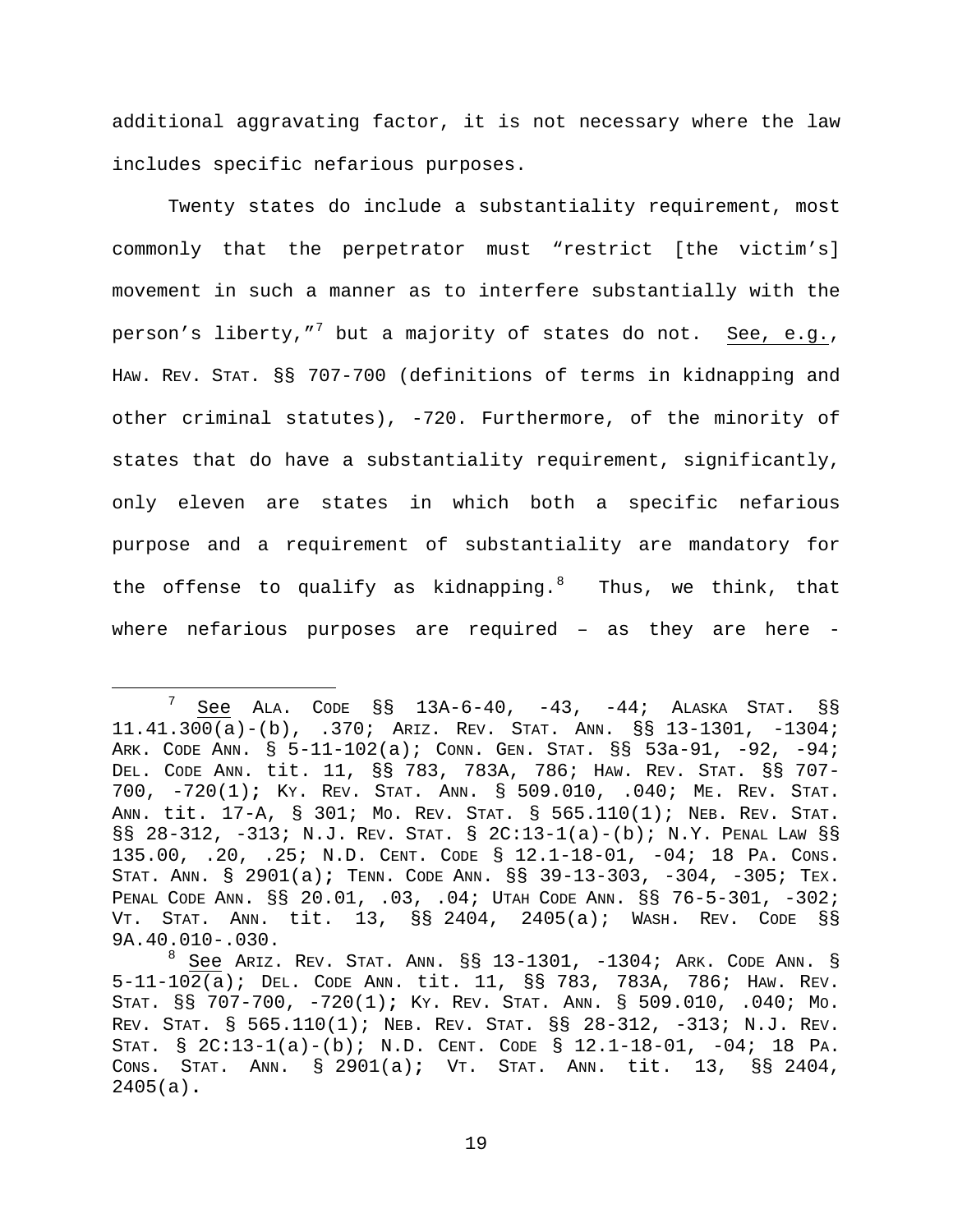additional aggravating elements, such as substantiality, are not necessary for the statute to be within the generic definition of kidnapping.

The defendant relies on Fifth Circuit precedents that rejected the assertion that "a specified purpose or intent is required for a state kidnapping conviction to constitute a crime of violence." Gonzalez-Ramirez, 477 F.3d at 318. Those cases, defendant argues, demonstrate that where proof of "substantial interference with the victim's liberty" or "circumstances exposing the victim to substantial risk of bodily injury, or confinement as a condition of involuntary servitude" is not required, a kidnapping statute is too broad to be considered within the generic definition. See United States v. Moreno-Florean, 542 F.3d 445, 452-56 (5th Cir. 2008). However, none of the statutes at issue in these cases included as an element the nefarious purposes required here by North Carolina. Thus, the court had to rely on whether each statute included a substantiality requirement to determine if it was too broad to be within the generic definition of kidnapping.

Contrary to defendant's view, the Fifth Circuit cases fit nicely with our holding today. In Cervantes-Blanco, the Colorado statute, unlike North Carolina's, required no additional aggravating factors beyond unlawful restraint by force, threat or fraud. See 504 F.3d at 586 ("The question therefore becomes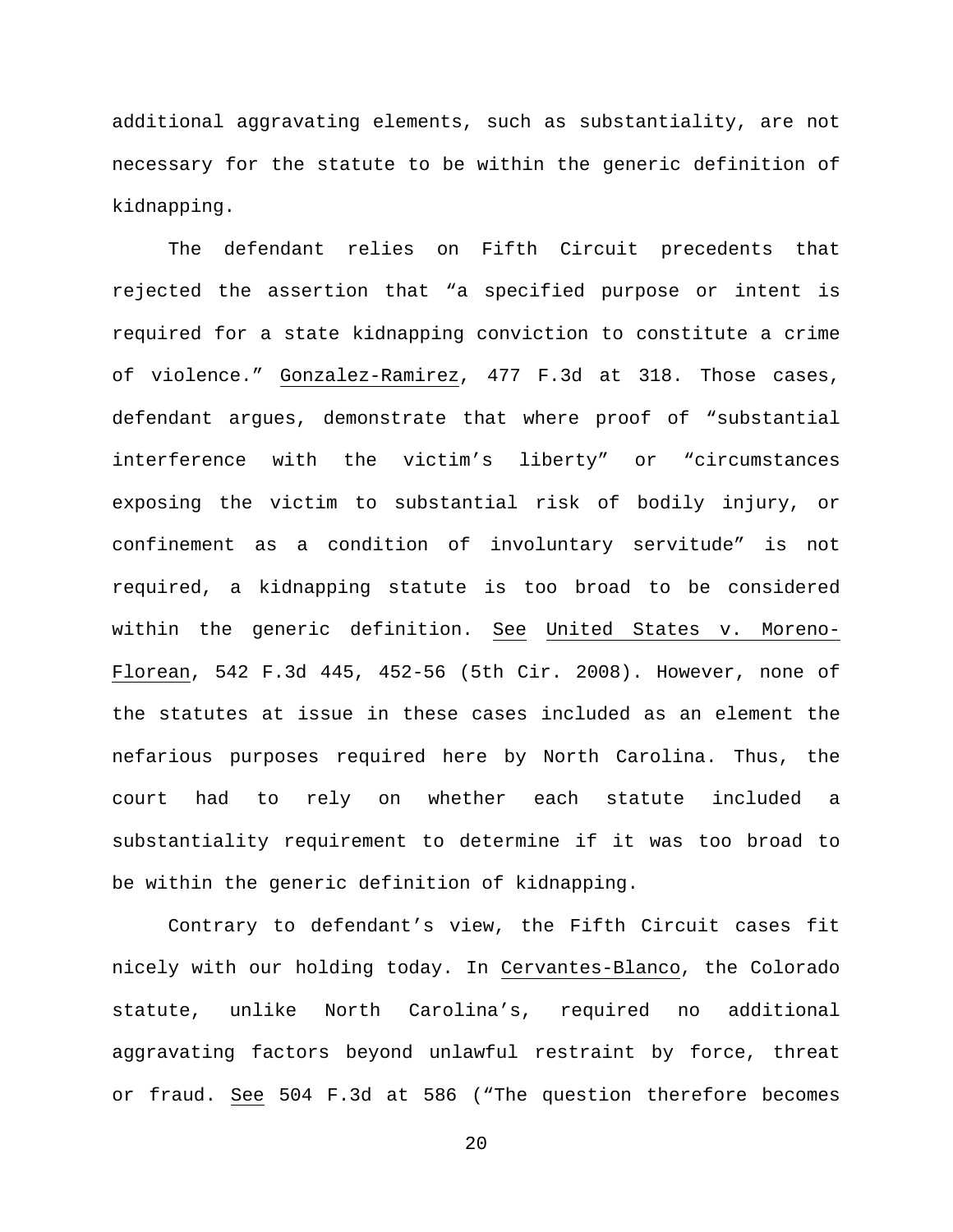whether a statute that contains only [the elements of removal or confinement by force, threat, or fraud] and lacks any additional aggravating elements, such as the specified purpose requirements of the MPC definition, qualifies [as a crime of violence]."); see also Najera-Mendoza, 683 F.3d at 630. Similarly in Moreno-Florean, that court found that "[a] two-element definition of kidnapping would sweep more broadly than the generic, contemporary meaning of [kidnapping.]" 542 F.3d at 454. Again, North Carolina's is not a bare, two-element statute. The Sixth Circuit's generic definition of kidnapping coincides with this explanation as well. See United States v. Soto-Sanchez 623 F.3d 317, 322-24 (6th Cir. 2010) (finding the statute overly broad where only "forcible confinement of the victim [is] sufficient for a charge of kidnapping" without additional aggravating elements).

In addition, in Gonzalez-Ramirez and Iniguez-Barba, the court held only that a substantiality requirement was sufficient for a statute to be narrower than the generic definition of kidnapping, not that it was necessary. See Gonzalez-Ramirez, 477 F.3d at 319 ("Tennessee's kidnapping statute is . . . at least as restrictive, if not more restrictive, than a majority of state kidnapping statutes."); United States v. Iniguez-Barba, 485 F.3d 790, 792-93 (5th Cir. 2007) (finding that while specific purposes are not necessary, "the additional aggravating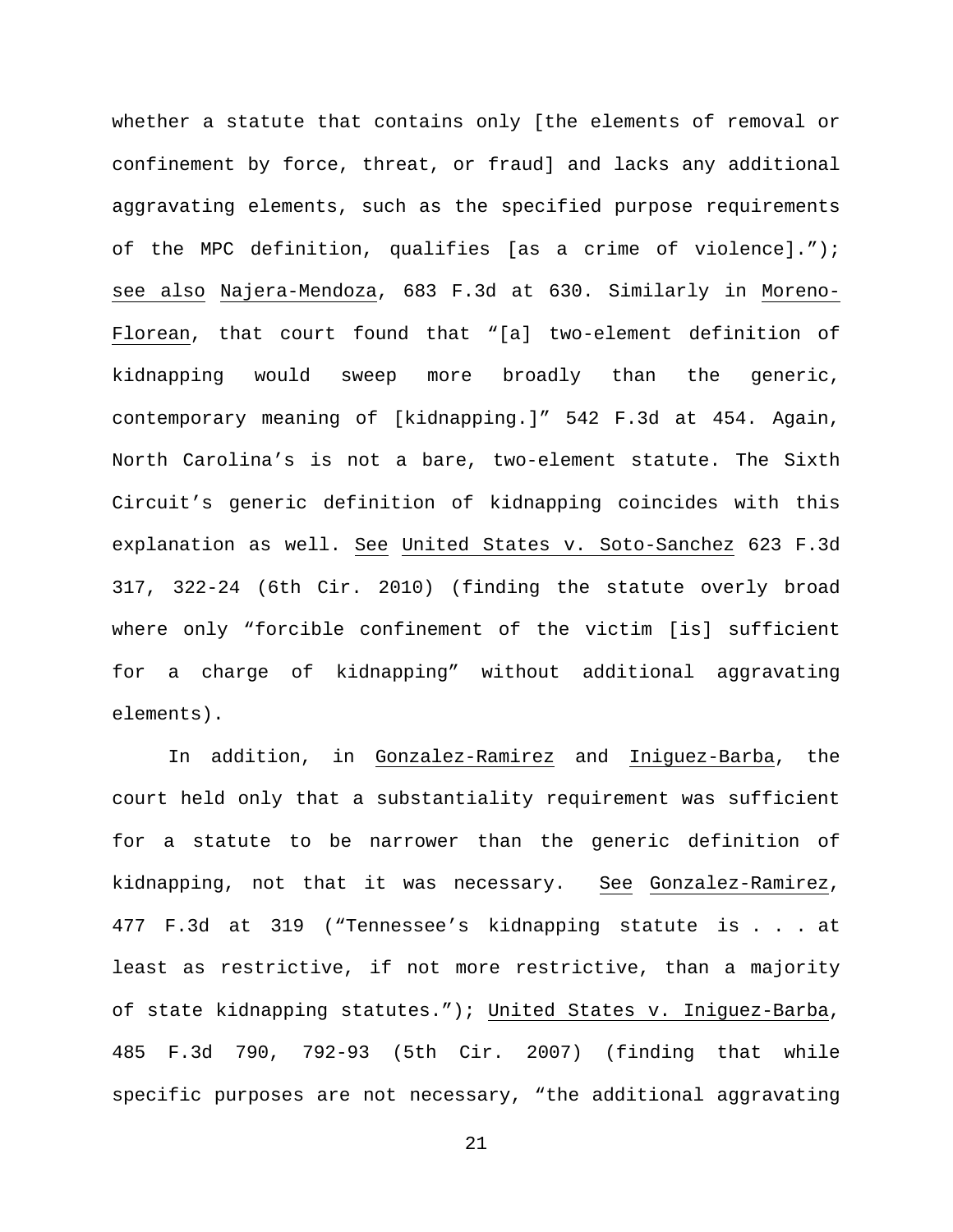elements of substantial risk of injury or confinement as a condition of servitude" are sufficient for the New York kidnapping statute to be within the generic definition).

Our holding is thus consistent with those of other circuits. At least one aggravator is required. But where an element of substantiality is present, the nefarious purposes may not be necessary. See Gonzalez-Ramirez, 477 F.3d at 319; Iniguez-Barba, 485 F.3d at 792. And this conclusion holds equally true in the inverse. Where a nefarious purpose or similar heightened intent requirement is present as an element, substantiality need not be required. See De Jesus Ventura, 565 F.3d at 877; Gonzalez-Perez, 472 F.3d at 1161. To be within generic kidnapping, in addition to unlawful restraint by force, threat or fraud, a statute must contain as an element an additional aggravating factor such as nefarious purposes or substantial interference with the victim's liberty, but need not require both.

The laws of the states support this conclusion. Thirty state statutes include either a substantiality component or specific nefarious purposes as elements. $9$  Eleven and the MPC

<span id="page-21-0"></span> $9$  See ALA. CODE  $\S$ § 13A-6-40, -43, -44; ALASKA STAT. §§ 11.41.300(a)-(b), .370; ARIZ. REV. STAT. ANN. §§ 13-1301, -1304; ARK. CODE ANN. § 5-11-102(a); CONN. GEN. STAT. §§ 53a-91, -92, -94; DEL. CODE ANN. tit. 11, §§ 783, 783A, 786; FLA. STAT. § 787.01(1); HAW. REV. STAT. § 707-720; IOWA CODE § 710.1; KAN. STAT. ANN. § 21- (Continued)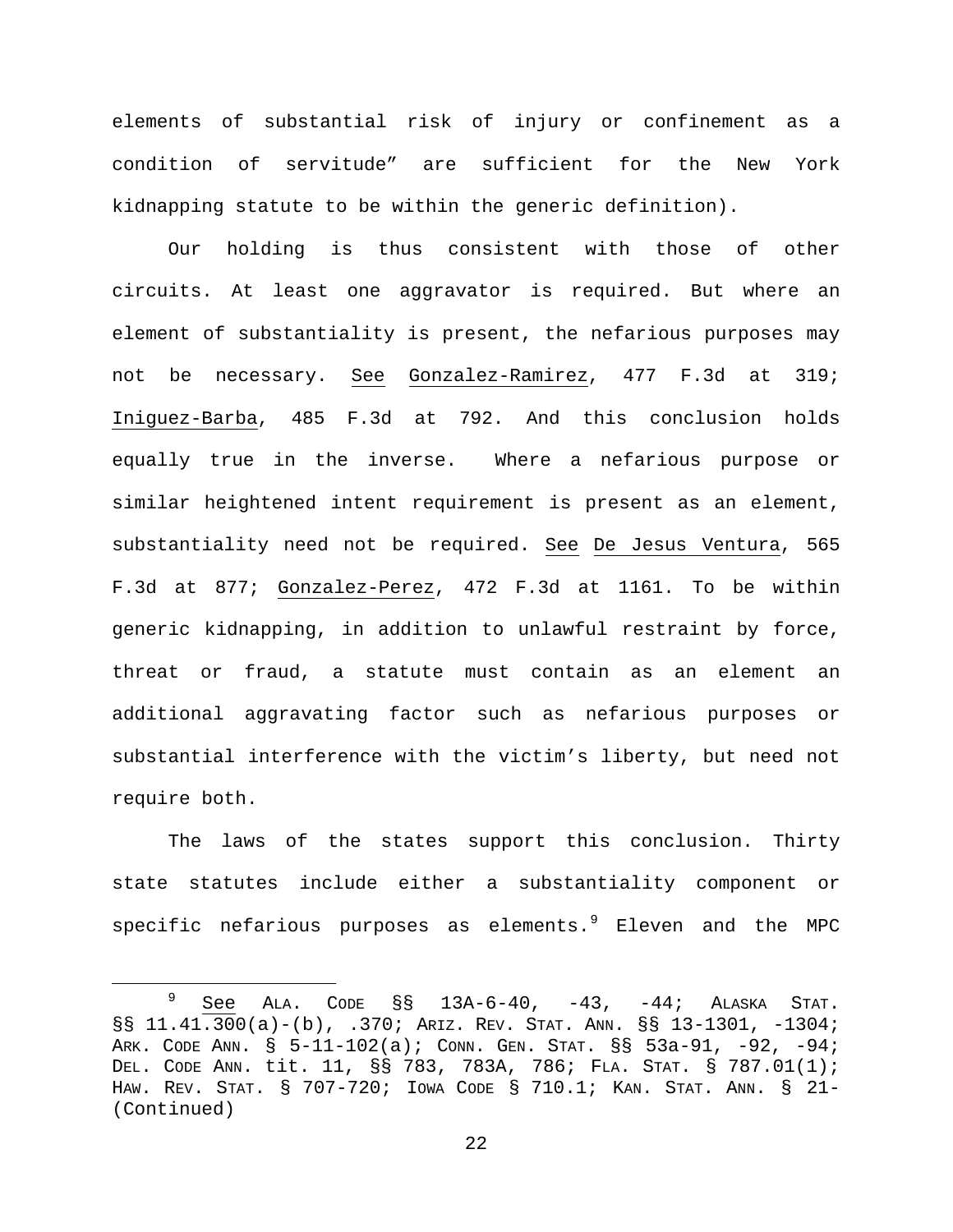include both. $10$  An additional six states include as a requirement an element of heightened intent. $11$  Only four states and the District of Columbia include no additional aggravating factors<sup>[12](#page-22-2)</sup> – and at least two of those state statutes have been found to sweep broadly enough to be outside the generic definition. See Najera-Mendoza, 683 F.3d at 630 (finding conviction under Oklahoma statute not within generic definition); De Jesus Ventura, 565 F.3d at 877 (finding Virginia statute outlaws conduct broader than generic definition).

Ĩ.

<sup>5408;</sup> KY. REV. STAT. ANN. § 509.010, .040; ME. REV. STAT. ANN. tit. 17-A, § 301; MICH. COMP. LAWS § 750.349; MINN. STAT. § 609.25(1); MO. REV. STAT. § 565.110(1); NEB. REV. STAT. §§ 28-312, -313; N.H. REV. STAT. ANN. § 633:1; N.J. REV. STAT. § 2C:13-1(a)-(b); N.M. STAT. ANN. § 30-4-1; N.Y. PENAL LAW §§ 135.00, .20, .25; N.C. GEN. STAT. § 14-39(a). N.D. CENT. CODE § 12.1-18-01, -04; 18 PA. CONS. STAT. ANN. § 2901(a); S.D. CODIFIED LAWS § 22-19-1; TENN. CODE ANN. §§ 39- 13-303, -304, -305; TEX. PENAL CODE ANN. §§ 20.01, .03, .04; UTAH CODE ANN. §§ 76-5-301, -302; VT. STAT. ANN. tit. 13, §§ 2404, 2405(a); WASH. REV. CODE §§ 9A.40.010-.030; WYO. STAT. ANN. § 6-2-  $201.$ <sub>10</sub>

<span id="page-22-0"></span>See ARIZ. REV. STAT. §§ 13-1301, -1304; ARK. CODE ANN. § 5-11-102(a); DEL. CODE ANN. tit. 11, §§ 783, 783A, 786; HAW. REV. STAT. §§ 707-700, -720(1)**;** KY. REV. STAT. ANN. § 509.010, .040**;** MO. REV. STAT. § 565.110(1); NEB. REV. STAT. §§ 28-312, -313; N.J. REV. STAT.  $\S$  2C:13-1(a)-(b); N.D. CENT. CODE  $\S$  12.1-18-01, -04; 18 PA. CONS. STAT. ANN. § 2901(a); VT. STAT. ANN. tit. 13, §§ 2404, 2405(a); see also MODEL PENAL CODE § 212.1.

<span id="page-22-1"></span> $11$  See 720 ILL. COMP. STAT.  $5/10-1$ ; MASS. GEN. LAWS ch. 265, § 26; OR. REV. STAT. §§ 163.225, .235; R.I. GEN. LAWS § 11-26-1; W.<br>VA. CODE § 61-2-14; WIS. STAT. § 940.31(1).

<span id="page-22-2"></span><sup>&</sup>lt;sup>12</sup> See D.C. CODE § 22-2001; MISS. CODE ANN. § 97-3-53; OKLA. STAT. tit. 21, § 741; S.C. CODE ANN. § 16-3-910; VA. CODE ANN. § 18.2-47.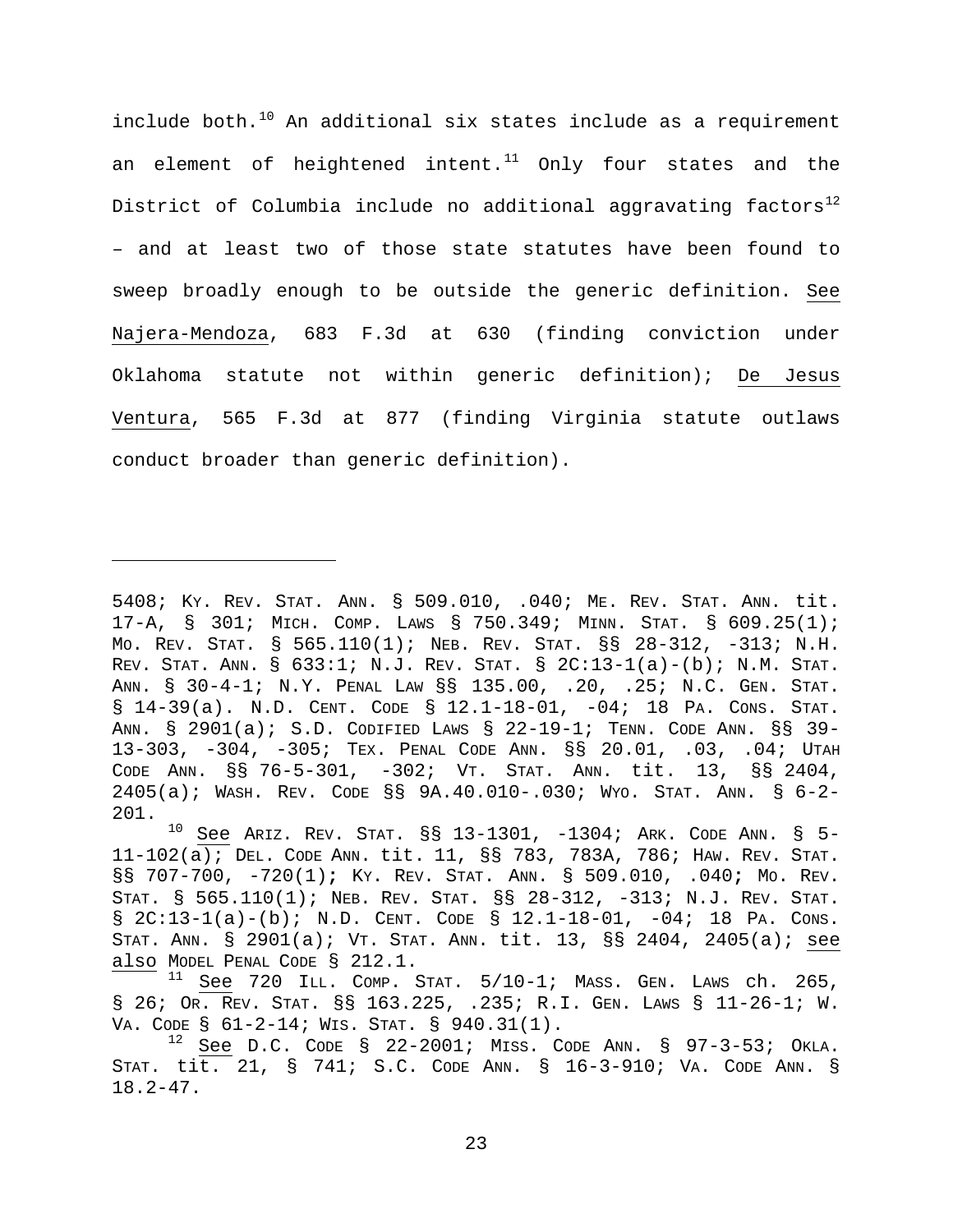We do not suggest the approach we have taken here is the only way to characterize the nature of a predicate offense. Because this is a sentencing procedure, no mechanical exercise can ever fully supplant the common sense and good judgment of the sentencing judge. A "simple strategy of 'counting noses' will [not] control the outcome of the categorical approach in all cases for all crimes." United States v. Rangel-Castaneda, 709 F.3d 373, 379 (4th Cir. 2013). The greater the variations in state statutes, moreover, the more difficult a single paradigmatic act may be to find. Id. ("Our federal system allows the various states to define offenses as they see fit, unencumbered by overly stringent federal sentencing standards. That is precisely why 'minor variations in terminology' must be respected." (quoting Taylor, 495 U.S. at 599)). In this case, our review of state laws has served to identify the North Carolina act as a mainstream statute, not an outlier. Because it is limited to conduct for a specific nefarious purpose, it proscribes criminal activity that is well within the generic definition of kidnapping and thus constitutes a crime of violence. Put simply, the statute is what we mean when we say "kidnapping." As such, the addition of a 16-level enhancement to Flores-Granados' sentence for reentry after a prior conviction

IV.